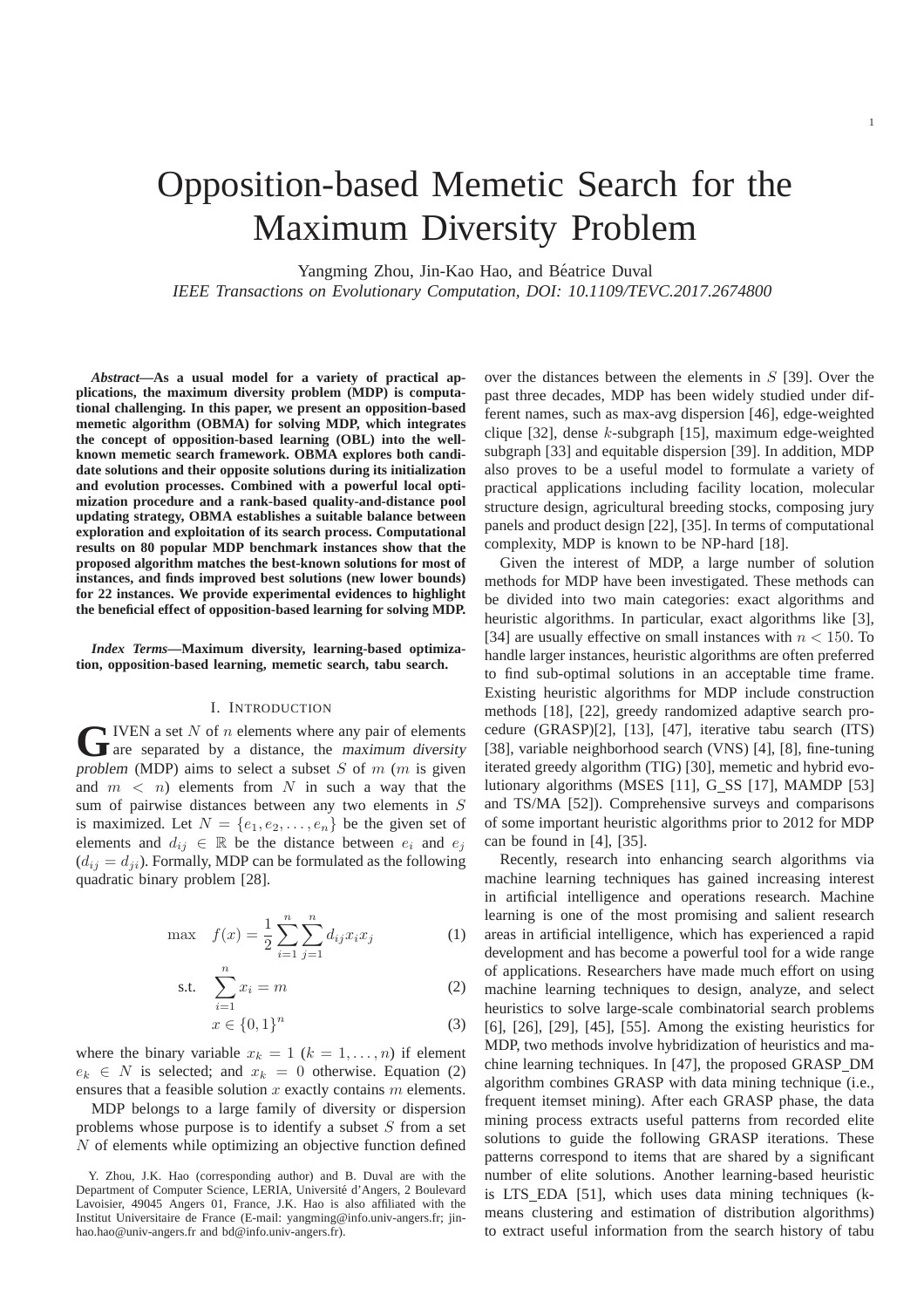search in order to guide the search procedure to promising search regions. These learning-based methods have reported competitive results when they were published.

In this paper, we propose a new learning-based optimization method for solving MDP. The proposed "oppositionbased memetic algorithm (OBMA)" integrates the concept of opposition-based learning into the popular memetic algorithm (MA) framework. OBMA brings several improvements into the original MA framework. First, we employ oppositionbased learning (OBL) to reinforce population initialization as well as the evolutionary search process, by simultaneously considering a candidate solution and its corresponding opposite solution. Second, we apply a tabu search procedure for local optimization which relies on an improved parametric constrained neighborhood. Third, we propose a rank-based quality-and-distance pool updating strategy to maintain a healthy population diversity. We identify the main contributions of this work as follows.

- From an algorithmic perspective, we explore for the first time the usefulness of opposition-based learning to enhance a popular method (i.e., MA) for combinatorial optimization. We investigate how OBL can be beneficially integrated into the MA framework and show the effectiveness of the approach within the context of solving the maximum diversity problem.
- From a computational perspective, we compare the proposed OBMA algorithm with state-of-the-art results on several sets of 80 large size MDP benchmark instances with 2, 000 to 5, 000 elements. Our results indicate that OBMA matches most of the best-known results and in particular finds improved best solutions (new lower bounds) for 22 instances. These new bounds are valuable for the assessment of new MDP algorithms. These computational results demonstrate the competitiveness of OBMA and the benefit of using OBL to enhance a memetic algorithm.

The reminder of the paper is organized as follows. After a brief introduction of opposition-based learning and memetic search in Section II, we present in Section III the proposed opposition-based memetic algorithm. Sections IV and V show computational results and comparisons as well as an experimental study of key issues of the proposed algorithm. Conclusions and perspective are provided in Section VI.

# II. BACKGROUND

This section introduces the concept of opposition-based learning and the general memetic search framework, which are then combined in the proposed approach.

## *A. Opposition-based Learning*

Opposition-based learning (OBL) was originally proposed as a machine intelligence scheme for reinforcement learning [49]. The main idea behind OBL is the simultaneous consideration of a candidate solution and its corresponding opposite solution. To explain the concept of opposition, we consider a real number  $x \in [a, b]$ , then the opposite number  $\overline{x}$  is defined as  $\bar{x} = a + b - x$ . For the case of MDP, we define the concept of opposite solution in Section III. OBL is a fast growing research field in which a variety of new theoretical models and technical methods have been studied to deal with complex and significant problems [1], [40], [50], [54]. Recently, the idea of OBL has also been used to reinforce several *global* optimization methods such as differential evolution, particle swarm optimization, biogeography-based optimization, artificial neural network, bee and ant colony optimization [54], [5].

To apply OBL to solve an optimization problem, one needs to answer a fundamental question: given a solution from the search space, why is it more advantageous to consider an opposite solution of the current solution than a second pure random solution? For one dimensional search space, a proof and an empirical evidence confirmed how much an opposite solution is better than a uniformly generated random solution [41]. This result was further generalized to the N-dimensional search spaces for black-box (continuous) problems in [42].

We observe that existing studies on OBL-based optimization concerns only global optimization with two exceptions. In 2008, Ventresca and Tizhoosh [50] proposed a diversity maintaining population-based incremental learning algorithm for solving the traveling salesman problem (TSP), where the concept of opposition was used to control the amount of diversity within a given sample population. In 2011, Ergezer and Simon [14] hybridized open-path opposition and circular opposition with biogeography-based optimization for solving the graph coloring problem and TSP. The main difficulty of these applications is how to define and evaluate opposite solutions in a discrete space. OBL being a generally applicable technique, its efficiency depends on the matching degree between the definition of OBL and the solution space of the considered problem, as well as the rationality justifying a combination of OBL with a search algorithm [54].

#### *B. Memetic Algorithm*

The memetic algorithm framework (MA) [36], [27] is a well-known hybrid search approach combining populationbased search and local optimization. MA has been successfully applied to tackle numerous classical NP-hard problems [9], [24], such as graph coloring [31], graph partitioning [7], [16] and generalized quadratic multiple knapsack [10] as well as the maximum diversity problem [11], [53].

A typical MA algorithm (Algorithm 1) begins with a set of random or constructed solutions (initial population). At each generation, MA selects two or more parent solutions from the population, and performs a recombination or crossover operation to generate one or more offspring solutions. Then a local optimization procedure is invoked to improve the offspring solution(s). Finally, a population management strategy is applied to decide if each improved offspring solution is accepted to join the population. The process repeats until a stopping condition is satisfied. We show below how OBL and MA can be combined to obtain a powerful search algorithm for the highly combinatorial maximum diversity problem.

## III. OPPOSITION-BASED MEMETIC ALGORITHM FOR MDP

We describe in this section the proposed opposition-based memetic algorithm for MDP. We start with the issues of so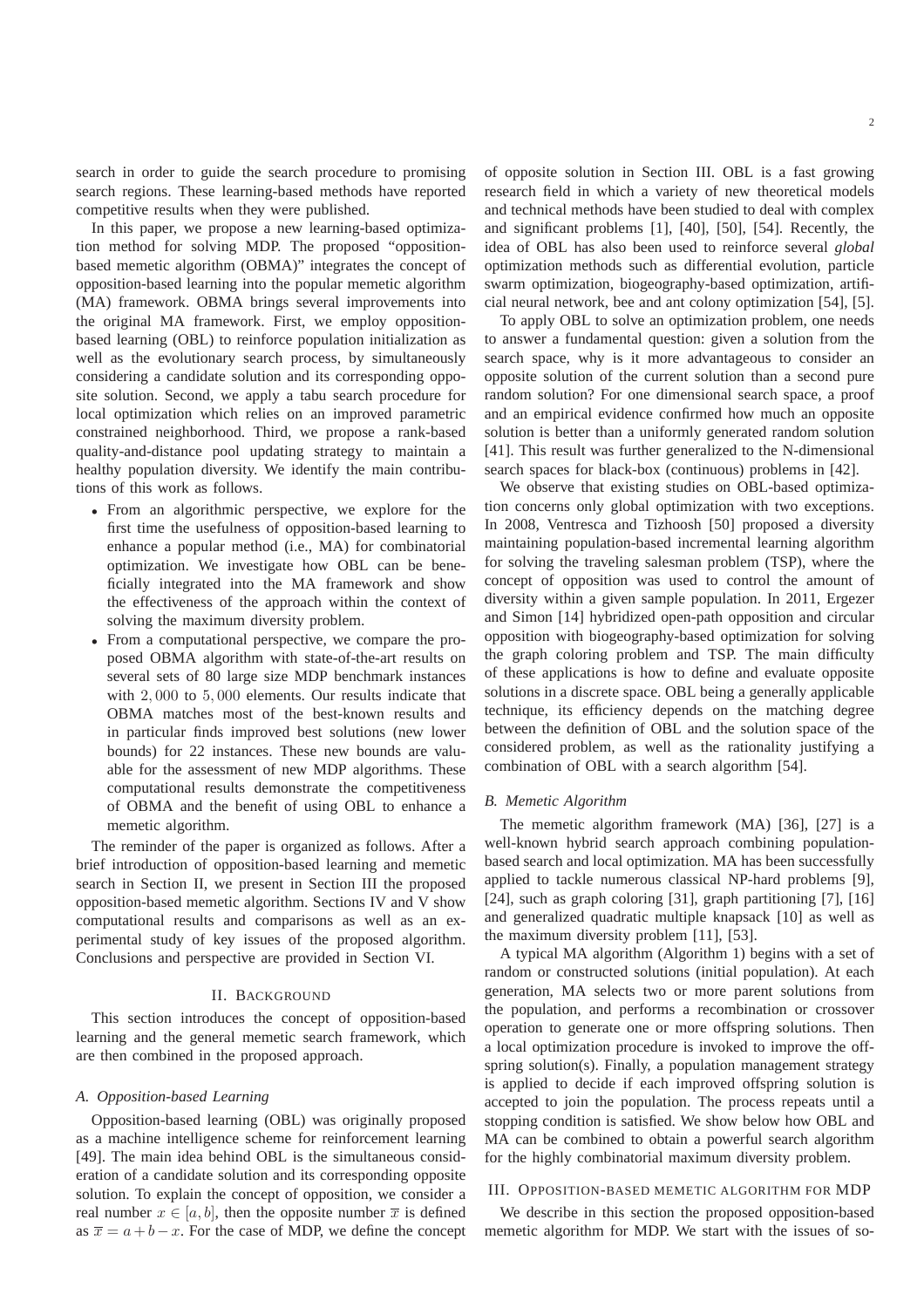**Algorithm 1** The general memetic algorithm framework

- 1: **Input**: a problem instance and population size p
- 2: Output: the best solution  $S^*$  found // Build an initial population 3:  $P = \{S^1, S^2, \ldots, S^p\} \leftarrow$  PoolInitialization () // We suppose it is a maximization problem, record the best solution found so far
- 4:  $S^* = \arg \max \{f(S^i) | i = 1, 2, ..., p\}$
- 5: **while** a stopping condition is not reached **do**
- 6:  $(S^i, \ldots, S^j) \leftarrow$  ParentsSelection  $(P)$
- // Generate an offspring solution 7:  $S^o \leftarrow \text{CrossoverOperator}(S^i, \ldots, S^j)$ // Improve the offspring solution 8:  $S^o \leftarrow \text{LocalImprovement}(S^o)$
- // Accept or discard the improved solution 9:  $P \leftarrow \text{UpdatePopulation}(P, S^o)$ // Update the best solution found 10: **if**  $f(S^o) > f(S^*)$  then 11:  $S^* \leftarrow S^o$
- 12: **end if**
- 13: **end while**

lution representation and search space, followed by a detailed presentation of the ingredients of the proposed approach.

## *A. Solution Representation and Search Space*

Given a MDP instance with set  $N = \{e_1, e_2, \ldots, e_n\}$ and integer m, any subset  $S \subset N$  of size m is a feasible solution. A candidate solution  $S$  can then be represented by  $S = \{e_{S(1)}, e_{S(2)}, \ldots, e_{S(m)}\}\$  such that  $S(i)$  is the index of element  $i$  in  $N$  or equivalently by a binary vector of size of  $n$  such that exactly  $m$  variables receive the value of 1 and the other  $n - m$  variables receive the value of 0. The quality of a candidate solution  $S$  is assessed by the objective function  $f$ of Equation (1).

Given a MDP instance, the search space  $\Omega$  is composed of all the *m*-element subsets of N, i.e.,  $\Omega = \{S \subset N : |S| = m\}.$ The size of  $\Omega$  is given by  $\binom{n}{m} = \frac{n!}{m!(n-m)!}$  and increases extremely fast with  $n$  and  $m$ .

#### *B. Main Scheme*

The proposed OBMA algorithm for MDP is based on opposition learning, which relies on the key concept of opposite solution in the context of MDP, which is defined as follows.

*Definition 1 (Opposite solution):* Given a MDP instance with set  $N$  and integer  $m$ , let  $S$  be a feasible solution of  $\Omega$  represented by its binary *n*-vector *x*, an opposite solution  $\overline{S}$ corresponds to a feasible binary vector  $\bar{x}$  whose components match the complement<sup>1</sup> of x as closely as possible.

According to this definition, if  $m < \frac{n}{2}$ ,  $\overline{S}$  corresponds to any subset of elements of size of m from  $\bar{N} \setminus S$ . If  $m = \frac{n}{2}$ , the unique opposite solution is given by  $\overline{S} = N \setminus S$ . If  $m > \frac{n}{2}$ ,  $\overline{S}$  is any subset of  $n - m$  elements from  $N \setminus S$ , completed by other  $2m - n$  elements from S.

We observe that a diversification framework introduced in [21] also yields the type of opposite solution provided by our definition and applies to constraints more general than

the constraint defined by Equation (2). We make two related comments. First, as we observe in Section IV, the MDP benchmark instances in the literature correspond to the case  $m \leq \frac{n}{2}$ . Second, in practice, when an opposite solution is required while there are multiple opposite solutions, we can just select one solution at random among the candidate opposite solutions.

|  | Algorithm 2 Opposition-based memetic algorithm for MDP |  |  |  |  |
|--|--------------------------------------------------------|--|--|--|--|
|--|--------------------------------------------------------|--|--|--|--|

1: **Input**: a  $n \times n$  distance matrix  $(d_{ij})$ , and an integer  $m < n$ 2: Output: the best solution S<sup>\*</sup> found // Build an initial population, Section III-C 3:  $P = \{S^1, S^2, \ldots, S^p\} \leftarrow$  OppositionBasedPoolInitialize() 4:  $S^* \leftarrow \arg \max \{ f(S^i) : i = 1, 2, \dots, p \}$ 5: **while** a stopping condition is not reached **do** 6: Randomly select two parent solutions  $S^i$  and  $S^j$  from  $P$ // Generate an offspring solution and its opposite solution by crossover, Section III-E 7:  $S^o, \overline{S^o} \leftarrow \mathsf{BackboneBasedCrossover}(S^i, S^j)$ // Perform a double trajectory search, Section III-D 8:  $S^o \leftarrow \textsf{TabuSearch}(S^o)$ / $*$ trajectory 1: search around  $S^o *$ / 9: **if**  $f(S^o) > f(S^*)$  then  $10:$  $\mathbf{v}^* = S^{\circ}$ 11: **end if** // Insert or discard the improved solution, Section III-F 12:  $P \leftarrow$  RankBasedPoolUpdating  $(P, S^o)$ 13:  $\overline{S}^{\circ}$  ← TabuSearch( $\overline{S}^{\circ}$ )/∗trajectory 2: search around  $\overline{S}^{\circ}$  ∗/<br>14: **if**  $f(\overline{S}^{\circ}) > f(S^*)$  then 14: **if**  $f(\overline{S^o}) > f(S^*)$  then  $15:$  $S^* = \overline{S^o}$ 16: **end if** // Insert or discard the improved solution, Section III-F 17:  $P \leftarrow$  RankBasedPoolUpdating  $(P, \overline{S^o})$ 

18: **end while**

The proposed OBMA algorithm consists of four key components: an opposition-based population initialization procedure, a backbone-based crossover operator, an opposition-based double trajectory search procedure and a rank-based qualityand-distance pool updating strategy. OBMA starts from a collection of diverse elite solutions which are obtained by the opposition-based initialization procedure (Section III-C). At each generation, two parent solutions are selected at random from the population, and then the backbone-based crossover operator (Section III-E) is applied to the selected parents to generate an offspring solution and a corresponding opposite solution. Subsequently, the opposition-based double trajectory search procedure (Section III-D) is invoked to search simultaneously from the offspring solution and its opposite solution. Finally, the rank-based pool updating strategy (Section III-F) decides whether these two improved offspring solutions should be inserted into the population. This process repeats until a stopping condition (e.g., a time limit) is satisfied. The general framework of the OBMA algorithm is shown in Algorithm 2 while its components are described in the following sections.

#### *C. Opposition-based Population Initialization*

The initial population  $P$  is composed of  $p$  diverse and high quality solutions. Unlike traditional population initialization, our population initialization procedure integrates the concept of OBL. As shown in Algorithm 3, the OBL-based initialization procedure considers not only a random candidate solution

<sup>&</sup>lt;sup>1</sup>Let  $x \in \{0,1\}^n$ , its complement  $\overline{x}$  is an *n*-vector such that  $\overline{x}[i] = 1$  if  $x[i] = 0; \overline{x}[i] = 0 \text{ if } x[i] = 1.$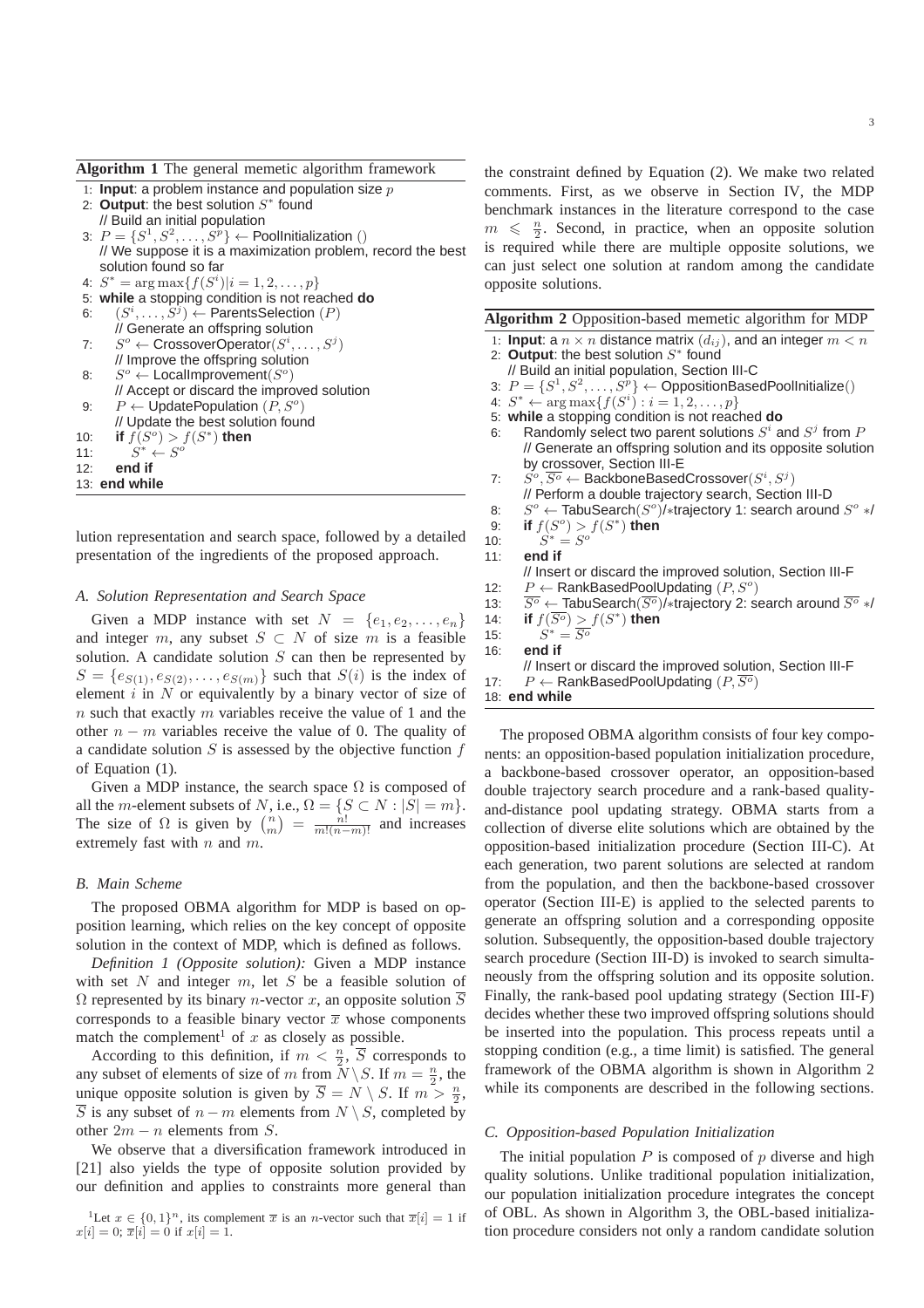but also a corresponding opposite solution. Specifically, we first generate a pair of solutions, i.e., a random solution  $S_r \in \Omega$  and a corresponding opposite solution  $S_r$  according to Definition (1) of Section III-B (if multiple opposite solutions exist, one of them is taken at random). These two solutions are then improved by the tabu search procedure described in Section III-D. Finally, the better one of the two improved solutions  $S'$  is inserted into the population if  $S'$  is not the

same as any existing individual of the population. Otherwise, we modify S' with the swap operation (see Section III-D1) until  $S'$  becomes different from all individuals in  $P$  before inserting it into the population. This procedure is repeated until the population is filled up with  $p$  solutions. With the help of this initialization procedure, the initial solutions of  $P$  are not only of good quality, but also of high diversity.

|  | Algorithm 3 Opposition-based population initialization |  |  |
|--|--------------------------------------------------------|--|--|
|--|--------------------------------------------------------|--|--|

1: **Input**: population size p

2: **Output**: an initial population  $P = \{S^1, S^2, \dots, S^p\}$ 3:  $count = 0$ 4: **while**  $count < p$  **do**<br>5: /\* Generate a rare 5: / $\ast$  Generate a random solution  $S^r$  and its opposite solution  $\overline{S^r}$  \*/ 6:  $S^r \leftarrow$  TabuSearch  $(S^r)$ 7:  $\overline{S^r} \leftarrow$  TabuSearch  $(\overline{S^r})$ 8: /∗ Identify the better solution between  $S^r$  and  $\overline{S^r}$  \*/ 9:  $S' \leftarrow \arg \max \{f(S^r), f(\overline{S^r})\}$ 10: /∗ Insert S' into the population P or modify it  $*/$ 11: **if**  $S'$  is different from any solutions in the  $P$  then 12: Add  $S'$  into the population  $P$  directly 13: **else** 14: Modify  $S'$  and add it into the population  $P$ 15:  $count \leftarrow count + 1$ 16: **end if**

#### 17: **end while**

#### *D. Opposition-based Double Trajectory Search Procedure*

In the proposed OBMA algorithm, we use an oppositionbased double trajectory search procedure (ODTS) for local optimization. ODTS simultaneously searches around an offspring solution  $S^{\circ}$  and one opposite solution  $\overline{S^{\circ}}$ . The local optimization procedure used here is an improved constrained neighborhood tabu search. Tabu search is a well-known metaheuristic that guides a local search heuristic to explore the solution space beyond local optimality [20]. The original constrained neighborhood tabu search algorithm was proposed in [53], which is specifically designed for MDP by using a constrained neighborhood and a dynamic tabu tenure management mechanism. Compared with this tabu search algorithm, our improved tabu search procedure (see Algorithm 4) distinguishes itself by its parametric constrained neighborhood which allows the search process to explore more promising candidate solutions. In the following, we present the key ingredients of this local optimization procedure including the parametric constrained neighborhood, the fast neighborhood evaluation technique and the dynamic tabu tenure management scheme.

*1) Parametric constrained neighborhood:* In general, local search for MDP starts from an initial solution S and subsequently swaps an element of S and an element of  $N \setminus S$ 

# **Algorithm 4** Parametric constrained neighborhood tabu search

- 1: **Input**: a starting solution  $S$ , the maximum allowed iterations M axIter
- 2: Output: the best solution  $S^*$  found
- 3:  $S^* \leftarrow S$
- 4:  $iter \leftarrow 0$
- 5: Initialize the tabu list
- 6: Calculate the  $\text{gain}(e_i)$  for each element  $e_i \in N$  according to Eq. (4)
- 7: **while** iter < M axIter **do**
- 8:  $minGain \leftarrow min{gain}(e_i) : e_i \in S$
- 9: Determine subset  $U_S^c$  according to Eq. (6)
- 10:  $maxGain \leftarrow max{gain}(e_i) : e_i \in N \setminus S$ <br>11: Determine subset  $U_{sv}^c$  according to Eq.
- 11: Determine subset  $\widetilde{U}^c_{N\setminus S}$  according to Eq. (7)
- 12: Choose a best eligible  $swap(e_u, e_v)$  (see Sect. III-D3)
- 13:  $S \leftarrow S \setminus \{e_u\} \cup \{e_v\}$
- 14: Update the tabu list and  $qain(e_i)$  for each element  $e_i \in N$ according to Eq. (8)
- 15: **if**  $f(S) > f(S^*)$  then
- 16:<br>17:  $s^* \leftarrow S$
- end if
- 18:  $iter \leftarrow iter + 1$
- 19: **end while**

according to some specific transition rule (e.g., accepting the first or the best improving transition). Clearly, the size of this neighborhood is bound by  $O(m(n-m))$  and an exhaustive exploration of all the possible swap moves is too time-consuming for the large values of  $n$ . To reduce the size of the swap neighborhood, we employ an extension of a candidate list strategy sometimes called a neighborhood decomposition strategy [19] or a successive filtration strategy [44], and which we refer to as a constrained swap strategy [53]. As it is shown in the experimental analysis of Section V-A, although this constrained swap strategy accelerates the search process, it imposes a too strong restriction and may exclude some promising swap moves for the tabu search procedure. In this work, we introduce the *parametric constrained neighborhood* which adopts the idea of the constrained neighborhood, but weakens the imposed constraint by introducing a parameter  $\rho$  ( $\rho \ge 1$ ) to control the size of the explored neighborhood. Both constrained neighborhoods rely on the notion of move gain of each element  $e_i$  with respect to the objective value of the current solution S defined as follows.

$$
gain(e_i) = \sum_{e_j \in S} d_{ij}, i = 1, 2, ..., m
$$
 (4)

Let  $swap(e_u, e_v)$  denote the swap operation which exchanges an element  $e_u \in S$  against an element  $e_v \in N \setminus S$ . Once a swap  $S \xrightarrow{swap(e_u,e_v)} S'$  is made, it provides a new solution  $S' = S \setminus \{e_u\} \cup \{e_v\}$  and the move gain  $\Delta_{uv}$  of this swap can be calculated according to the following formula.

$$
\Delta_{uv} = f(S') - f(S) = gain(e_v) - gain(e_u) - d_{uv} \tag{5}
$$

Equation (5) suggests that in order to maximize the move gain, it is a good strategy to consider swap moves that replaces in the current solution  $S$  an element  $e_u$  with a small gain by an element  $e_v$  out of  $S$  with a large gain. In other words, the search process can only consider swap moves that involve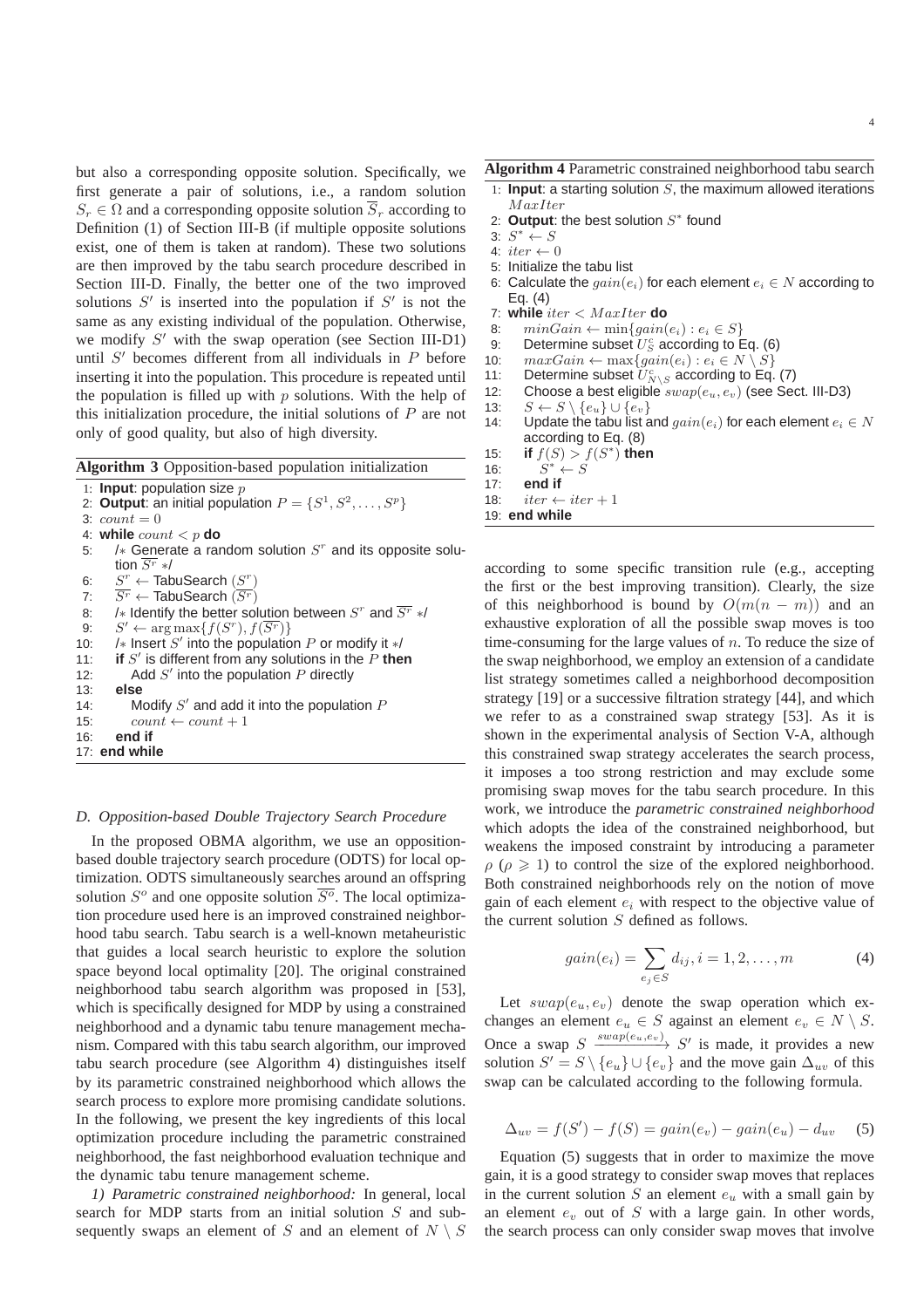an element  $e_{u*}$  from S with the minimal gain value and an element  $e_{v^*}$  in  $N \setminus S$  with a maximal gain value. However the move gain also depends on the distance  $d_{u^*v^*}$  between  $e_{u^*}$ and  $e_{v^*}$ . These remarks lead to the following definition for the parametric constrained neighborhood.

For a current solution S, let  $minGain = min{gain}(e_i)$ :  $e_i \in S$  and  $maxGain = \max\{gain(e_i) : e_i \in N \setminus S\}$ and  $d_{max} = \max\{d_{ij} : 1 \leq i \leq j \leq n\}$ . The parametric constrained neighborhood relies on the two following sets.

$$
U_S^c = \{e_i \in S \ : gain(e_i) \leq \minGain + \frac{\rho}{2} d_{max}\} \tag{6}
$$

and

$$
U_{N\setminus S}^c = \{e_i \in N \setminus S \ : gain(e_i) \geq maxGain - \frac{\rho}{2}d_{max}\}\tag{7}
$$

Therefore, a constrained neighbor solution  $S'$  can be obtained from S by swapping one element  $e_u \in U_S^c$  and another element  $e_v \in U_{N \setminus S}^c$ . Clearly, the evaluation of all constrained neighboring solutions can be achieved in  $O(|U_S^c| \times |U_{N\setminus S}^c|)$ . Conveniently, we can adjust the value of parameter  $\rho$  ( $\rho \geq 1$ ) to control the size of the constrained neighborhood.

One notices that the neighborhood of [53] is a special case of the above neighborhood when  $\rho = 2$ . In general, a larger  $\rho$  value leads to a less constrained neighborhood compared to the neighborhood of [53], allowing thus additional promising candidate solutions to be considered by the tabu search procedure. The experimental analysis of Section V-A confirms the effectiveness of this parametric constrained neighborhood.

*2) Fast neighborhood evaluation technique:* Once a  $swap(e_u, e_v)$  move is performed, we need to update the gains  $gain(e_i)$  affected by the move. To rapidly determine the gain of each element  $e_i$ , we resort to the fast neighborhood evaluation technique used in [2], [4], [53].

$$
gain(e_i) = \begin{cases} gain(e_i) + d_{iv} & \text{if } e_i = e_u \\ gain(e_i) - d_{iu} & \text{if } e_i = e_v \\ gain(e_i) + d_{iv} - d_{iu} & \text{if } e_i \neq e_u \text{ and } e_i \neq e_v. \end{cases}
$$
(8)

Updating the gains of *n* elements requires  $O(n)$  time. Therefore, the time to update the parametric constrained neighborhood at each iteration is bounded by  $O(n) + O(|U_S^c| \times |U_{N \setminus S}^c|)$ .

*3) Dynamic tabu tenure management scheme:* Starting with a solution S, tabu search iteratively visits a series of neighboring solutions generated by the swap operator. At each iteration, a best swap (i.e., with the maximum move gain  $\Delta_{uv}$ ) is chosen among the eligible swap moves to transform the current solution even if the resulting solution is worse than the current solution. To prevent the search from cycling among visited solutions, tabu search typically incorporates a short-term history memory  $H$ , known as the tabu list [20].

Initially, all elements are eligible for a swap operation. Once a  $swap(e_u, e_v)$  is performed, we record it in the tabu list H to mark element  $e_u$  as tabu, meaning that element  $e_u$  is forbidden to join again solution S during the next  $T_u$  iterations ( $T_u$  is called the tabu tenure). Similarly, element  $e_v$  is also marked as tabu for the next  $T_v$  iterations and thus cannot be removed

from S during this period. The tabu status of an element is disabled if the swap operation with this element leads to a solution better than any already visited solution (this rule is called the *aspiration criterion* in tabu search). An eligible swap move involves only elements that are not forbidden by the tabu list or satisfy the aspiration criterion.

It is important to determine a suitable tabu tenure for the elements of a swap. Yet, there does not exist a universally applicable tabu tenure management scheme. In this paper, we adopt a dynamic tabu list management technique which was proposed in [16] and proved to work well for MDP [53]. The tabu tenure  $T_x$  of an element  $e_x$  taking part in a swap operation is determined according to a periodic step function  $T(iter)$ , where *iter* is the number of iterations. Specifically,  $T(iter)$ takes the value of  $\alpha$  (a parameter set to 15 in this work),  $2 \times \alpha$ ,  $4\times\alpha$  and  $8\times\alpha$  according to the value of *iter*, and each  $T(iter)$ value is kept for 100 consecutive iterations (see [16], [53] for more details). Following [53], we set  $T_u = T(iter)$  for the element  $e_u$  dropped from the solution and  $T_v = 0.7 * T(iter)$ for the element  $e<sub>v</sub>$  added to the solution.

To implement the tabu list, we use an integer vector  $H$  of size *n* whose components are initially set to 0 (i.e.,  $H[i] =$  $0, \forall i \in [1, \ldots, n]$ . After each  $swap(e_u, e_v)$  operation, we set  $H[u]$  (resp.  $H[v]$ ) to iter +  $T_u$  (resp. iter +  $T_v$ ), where iter is the current number of iterations and  $T_u$  (resp.  $T_v$ ) is the tabu tenure explained above. With this implementation, it is very easy to know whether an element  $e_i$  is forbidden by the tabu list as follows. If  $iter \leq H[i]$ , then  $e_i$  is forbidden by the tabu list; otherwise,  $e_i$  is not forbidden by the tabu list.

## *E. Backbone-based Crossover Operator*

The crossover operator plays a critical role in memetic search and defines the way information is transmitted from parents to offspring [24]. A meaningful crossover operator should preserve good properties of parent solutions through the recombination process. In our case, we adopt a backbonebased crossover operator which generates an offspring solution in the same way as in [53] while introducing additionally an opposite solution. For MDP, the backbone is a good property that is to be transmitted from parents to offspring, as shown in Definition 2. Specially, the backbone-based crossover operator not only produces an offspring solution, but also creates a corresponding opposite solution.

*Definition 2 (backbone [24], [53]):* Let  $S^u$  and  $S^v$  be two solutions of MDP, the backbone of  $S^u$  and  $S^v$  is defined as the set of common elements shared by these two solutions, i.e.,  $S^u \cap S^v$ .

Given a population  $P = \{S^1, S^2, \dots, S^p\}$  of p individuals, an offspring solution is constructed in two phases. The first phase randomly selects two parents  $S^u$  and  $S^v$  in P and identifies the backbone which is used to form the partial offspring  $S^o$ , i.e.,  $S^o = S^u \cap S^v$ . If  $|S^o| < m$ , then the second phase successively extends  $S^{\circ}$  with  $m - |S^{\circ}|$ other elements in a greedy way. Specifically, we alternatively consider each parent and select an unassigned element with maximum gain with respect to  $S<sup>o</sup>$  until  $S<sup>o</sup>$  reaches the size of m. Once the offspring solution  $S<sup>o</sup>$  is obtained, we generate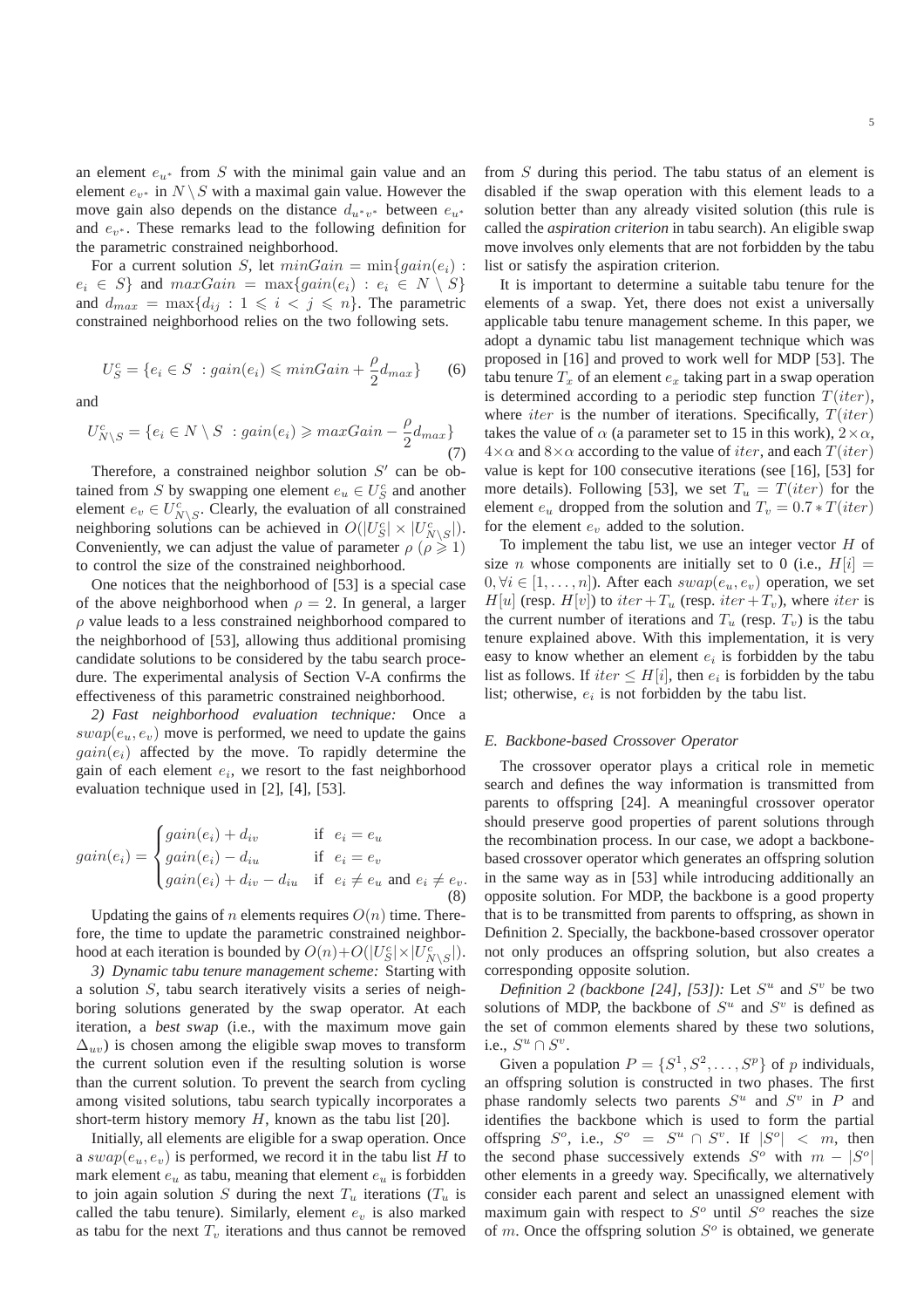its corresponding opposite solution  $\overline{S^o}$  according to Definition 1. Consequently, we obtain two different and distant offspring solutions  $S^{\circ}$  and  $\overline{S^{\circ}}$  which are further improved by the tabu search procedure of Section III-D.

# *F. Rank-based Pool Updating Strategy*

To maintain a healthy diversity of the population, we use a rank-based pool updating strategy to decide whether the improved solutions ( $S^o$  and  $\overline{S^o}$ ) should be inserted into the population or discarded. This pool updating strategy simultaneously considers the solution quality and the distance between individuals in the population to guarantee the population diversity. Similar quality-and-distance pool updating strategies have been used in memetic algorithms in [10], [31], [48], [53].

For two solutions  $S^u$  and  $S^v$ , we use the well-known settheoretic partition distance [23] to measure their distance.

$$
D(S^u, S^v) = m - Sim(S^u, S^v)
$$
\n(9)

where  $Sim(S^u, S^v) = |S^u \cap S^v|$  denotes the number of common elements shared by  $S^u$  and  $S^v$ .

Given a population  $P = \{S^1, S^2, \dots, S^p\}$  and one solution  $S^i$  in P, the average distance between  $S^i$  and the remaining individuals in  $P$  is computed by [10].

$$
AD(S^{i}, P) = \frac{1}{p} \sum_{S^{j} \in P, j \neq i} D(S^{i}, S^{j})
$$
(10)

To update the population with an improved offspring solution ( $S^{\circ}$  or  $\overline{S^{\circ}}$ ), let us consider the case of  $S^{\circ}$  (the same procedure is applied to  $\overline{S^o}$ ). We first tentatively insert  $S^o$  into the population P, i.e.,  $P' \leftarrow P \cup \{S^o\}$ . Then all individuals in  $P'$  are assessed based on the following function.

$$
Score(S^i, P') = \beta * RF(f(S^i)) + (1 - \beta) * RF(AD(S^i, P')) \tag{11}
$$

where  $RF(f(S<sup>i</sup>))$  and  $RF(AD(S<sup>i</sup>, P'))$  represent respectively the rank of solution  $S^i$  with respect to its objective value and the average distance to the population. Specifically,  $RF(\cdot)$ ranks the solutions of  $P$  in decreasing order according to their objective values or their average distances to the population. In case of ties, the solution with the smallest index is preferred.  $\beta$  is the weighting coefficient between the objective value of the solution and its average distance to the population, which is empirically set to  $\beta = 0.6$ .

Based on this scoring function, we identify the worst solution  $S<sup>w</sup>$  with the largest score value from the population  $P'$ . If the worst solution  $S^w$  is not the improved offspring  $S^o$ , then the population is updated by replacing  $S^w$  by  $S^o$ ; otherwise,  $S^{\circ}$  is simply discarded.

## *G. Computational Complexity of OBMA*

To analyze the computational complexity of the proposed OBMA algorithm, we consider the main steps in one generation in the main loop of Algorithm 2.

As shown in Algorithm 2, each generation of the OBMA algorithm is composed of four components: parents selection, backbone-based crossover, tabu search and rank-based pool updating strategy. The step of parents selection is bounded by  $O(1)$ . The backbone-based crossover operation can be achieved in  $O(nm^2)$ . The computational complexity of the parametric constrained neighborhood search procedure is  $O((n+|U_S^c| \times |U_{N\setminus S}^c|)MaxIter)$ , where  $|U_S^c|$  is the number of elements that can be swapped out from S,  $|U_{N\setminus S}^c|$  is the number of elements in  $N \setminus S$  that can be swapped into  $S$ , and  $MaxIter$  is the allowable maximum number of iterations in tabu search. The computational complexity for the pool updating strategy is  $O(p(m^2 + p))$ , where p is the population size. To summarize, the total computational complexity of the proposed OBMA within one generation is  $O(nm^2 + (n+|U_S^c| \times |U_{N\setminus S}^c|)MaxIter).$ 

#### IV. COMPUTATIONAL RESULTS

This section presents computational experiments to test the efficiency of our OBMA algorithm. We aim to 1) demonstrate the added value of OBMA (with OBL) compared to the memetic search framework (without OBL), and 2) evaluate the performance of OBMA with respect to the best-known results ever reported by state-of-the-art algorithms in the literature.

#### *A. Benchmark Instances*

Our computational assessment were based on 80 large instances with 2000 to 5000 elements which are classified into the following sets.

**Set I** contains three data sets: MDG-a (also known as Type1\_22), MDG-b and MDG-c. They are available at http: //www.optsicom.es/mdp/.

- MDG-a: This data set consists of 20 instances with  $n = 2000$ ,  $m = 200$ . The distance  $d_{ij}$  between any two elements  $i$  and  $j$  is an integer number which is randomly selected between 0 and 10 from a uniform distribution.
- MDG-b: This data set includes 20 instances with  $n =$ 2000,  $m = 200$ . The distance  $d_{ij}$  between any two elements  $i$  and  $j$  is a real number which is randomly selected between 0 and 1000 from a uniform distribution.
- MDG-c: This data set is composed of 20 instances with  $n = 2000$ ,  $m = 300$ , 400, 500, 600. The distance  $d_{ij}$ between any two elements  $i$  and  $j$  is an integer number which is randomly selected between 0 and 1000 from a uniform distribution.

**Set II** (b2500) contains 10 instances with  $n = 2500$ ,  $m = 1000$ , where the distance  $d_{ij}$  between any two elements  $e_i$  and  $e_j$  is an integer randomly generated from [−100, 100]. This data set was originally derived from the unconstrained binary quadratic programming problem by ignoring the diagonal elements and is part of ORLIB: http://people.brunel.ac. uk/∼mastjjb/jeb/orlib/files/.

**Set III** (p3000 and p5000) contains 5 very large instances with  $n = 3000$  and  $m = 1500$ , and 5 instances with  $n =$ 5000 and  $m = 2500$ , where  $d_{ij}$  are integers generated from a [0, 100] uniform distribution. The sources of the generator and input files to replicate this data set can be found at: http: //www.proin.ktu.lt/∼gintaras/mdgp.html.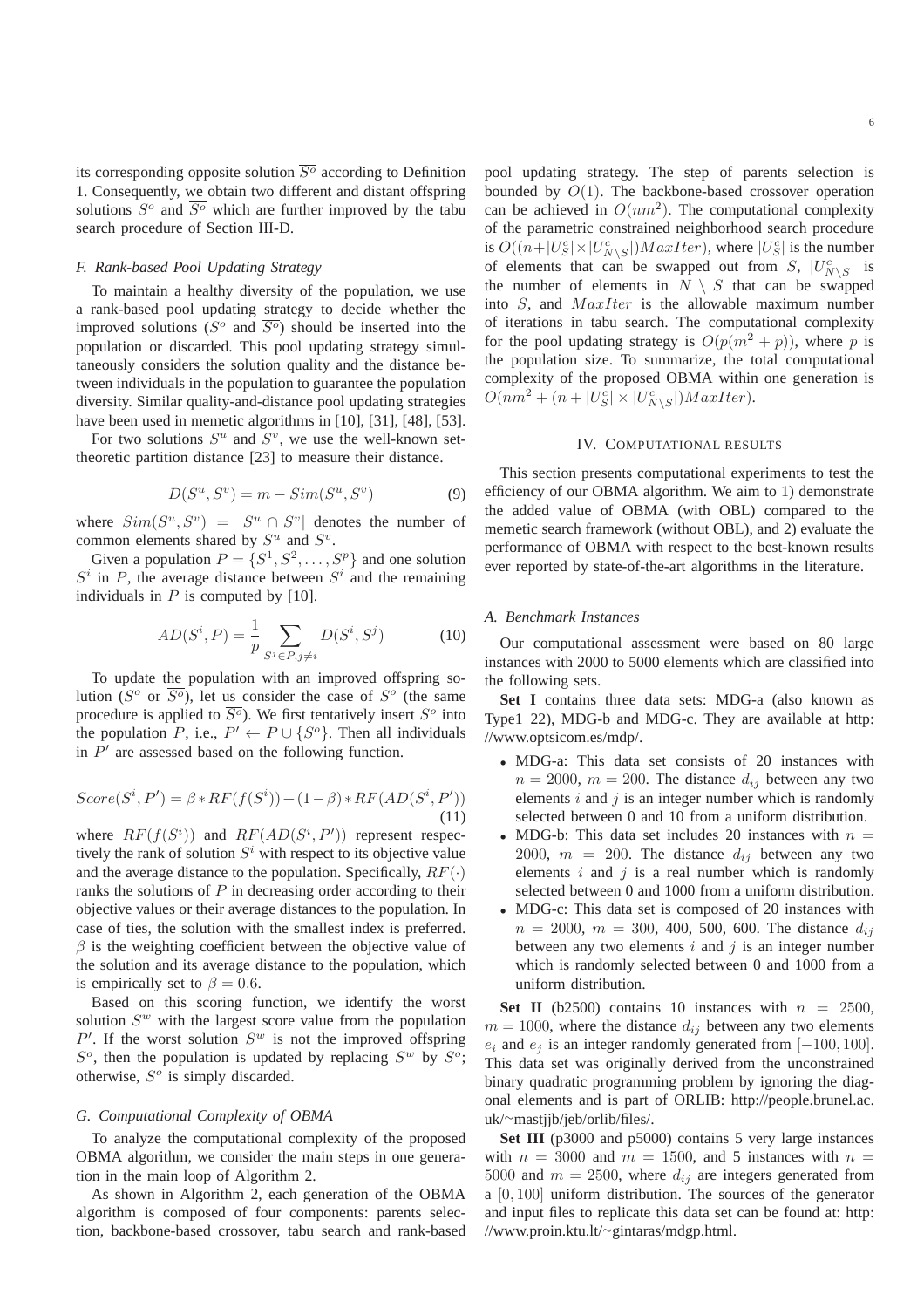TABLE I 80 LARGE BENCHMARK INSTANCES USED IN THE EXPERIMENTS.

| Data set     | n    | m       | #instance | time limit (s) | #run |
|--------------|------|---------|-----------|----------------|------|
| $MDG-a$      | 2000 | 200     | 20        | 20             | 30   |
| $MDG-h$      | 2000 | 200     | 20        | 600            | 15   |
| MDG-c        | 2000 | 300-600 | 20        | 600            | 15   |
| <b>b2500</b> | 2500 | 1000    | 10        | 300            | 30   |
| p3000        | 3000 | 1500    |           | 600            | 15   |
| p5000        | 5000 | 2500    |           | 1800           | 15   |

## *B. Experimental Settings*

Our algorithm<sup>2</sup> was implemented in  $C_{++}$ , and complied using GNU gcc 4.1.2 with '-O3' option on an Intel E5-2670 with 2.5GHz and 2GB RAM under Linux. Without using any compiler flag, running the DIMACS machine benchmark program dfmax<sup>3</sup> on our machine requires 0.19, 1.17 and 4.54 seconds to solve graphs r300.5, r400.5 and r500.5 respectively. To obtain our experimental results, each instance was solved according to the settings (including time limit and number of runs) provided in Tables I and II. Notice that, like most reference algorithms of Section IV-D, we used a cutoff time limit (instead of fitness evaluations) as the stopping condition. This choice is suitable in the context of MDP given that its fitness evaluation is computationally cheap enough, contrary to expensive-to-evaluate problems like many engineering optimization problems where using fitness evaluations is a standard practice [25].

TABLE II THE PARAMETER SETTING OF THE OBMA ALGORITHM.

| Parameters                    | Description                                                                                                                            | Value                     | Section                                         |
|-------------------------------|----------------------------------------------------------------------------------------------------------------------------------------|---------------------------|-------------------------------------------------|
| р<br>MaxIter<br>$\alpha$<br>ρ | population size<br>allowable number of iterations of TS<br>tabu tenure management factor<br>scale coefficient<br>weighting coefficient | 10<br>50,000<br>15<br>0.6 | III-C<br>$III-D$<br>$III-D$<br>$III-D$<br>III-F |

## *C. Benefit of OBL for Memetic Search*

To verify the benefit of OBL for memetic search, we compare OBMA with its alternative algorithm  $OBMA<sub>0</sub>$  without OBL. To obtain  $OBMA_0$ , two modifications have been made on OBMA: 1) for the population initialization phase, we randomly generate two initial solutions at a time (instead of a random solution and an opposite solution); 2) for the crossover phase, we perform twice the crossover operation to generate two offspring solutions (instead of one offspring solution and an opposite solution). To make a fair comparison between OBMA and  $OBMA_0$ , we ran both algorithms under the same conditions, as shown in Tables I and II. The comparative results for the five data sets are summarized in Tables III-VII.

In these tables, columns 1 and 2 respectively show for each instance its name (Instance) and the current best objective value  $(f_{prev})$  jointly reported in recent studies [35], [17], [53], [51]. Columns 3-7 report the results of the  $OBMA<sub>0</sub>$  algorithm: the difference between  $f_{prev}$  and the best objective value  $f_{best}$ (i.e.,  $\Delta f_{best} = f_{prev} - f_{best}$ ), the difference between  $f_{prev}$ and average objective value  $f_{avg}$  (i.e.,  $\Delta f_{avg} = f_{prev} - f_{avg}$ ), the standard deviation of objective values  $(\sigma)$ , the average CPU time to attain the best objective values  $(t_{best})$  and the success rate  $(\#succ)$  over 30 or 15 independent runs. Columns 8-12 present the same information of the OBMA algorithm. The best values among the results of the two compared algorithms are indicated in bold. At the last row, we also provide the average number of instances for which one algorithm outperforms the other algorithm. 0.5 is assigned to each compared algorithm in case of ties.

To analyze these results, we resort to a widely-used statistical methodology known as two-tailed sign test [12]. This test is a popular way to compare the overall performance of algorithms by counting the number of winning instances of each compared algorithm and thus to identify the overall winner algorithm. The test makes the null hypothesis that the compared algorithms are equivalent. The null hypothesis is accepted if each algorithm wins on approximately  $X/2$  out of  $X$  instances. Otherwise, the test rejects the null hypothesis, suggesting a difference between the compared algorithms. The Critical Values  $(CV)$  for the two-tailed sign test at a significance level of 0.05 are respectively  $CV_{0.05}^{20} = 15$  for  $X = 20$  instances and  $CV_{0.05}^{10} = 9$  for  $X = 10$  instances. In other words, algorithm A is significantly better than algorithm B if A performs better than B for at least  $CV_{0.05}^X$  instances for a data set of X instances.

From Table III which shows the results of  $OBMA<sub>0</sub>$  and OBMA for the 20 MDG-a instances, we first observe that both algorithms attain the best-known results reported in the literature. However, OBMA performs better than  $OBMA<sub>0</sub>$  in terms of the average objective value and success rate, and wins 14.5 instances and 13.5 instances respectively. We also observe that the standard deviation of the best objective values is significantly smaller for OBMA, and OBMA wins 14.5 instances, which is very close to the critical value ( $CV_{0.05}^{20} = 15$ ). Finally, compared to  $OBMA<sub>0</sub>$ ,  $OBMA$  needs less average CPU time to find the best-known solutions for all instances except MDGa 26 and wins 13.5 instances in terms of the success rate.

Table IV shows the results of  $OBMA<sub>0</sub>$  and OBMA for the 20 MDG-b instances. The best-known objective values  $(f_{prev})$ of this data set were obtained by a scatter search algorithm (G SS) [17] with a time limit of 2h on an Intel Core 2 Quad CPU 8300 with 6GB of RAM running Ubuntu 9.04 [35]. This table indicates that both OBMA and  $OBMA<sub>0</sub>$  find improved best-known solutions for 14 out of 20 instances and attain the best objective values for the remaining 6 instances. On the other hand, compared to the  $OBMA<sub>0</sub>$  algorithm, OBMA obtains a better average objective value and higher success rate for 13.5 and 13 instances. It is worth noting that OBMA has a steady performance, and achieves these results with a 100% success rate on almost all instances except for MDG-b\_24, MDG-b\_32 and MDG-b\_33. To summarize, OBMA performs

 $2$ The best solution certificates and our program will be made available at http://www.info.univ-angers.fr/pub/hao/OBMA.html.

<sup>3</sup>dfmax: ftp://dimacs.rutgers.edu/pub/dsj/clique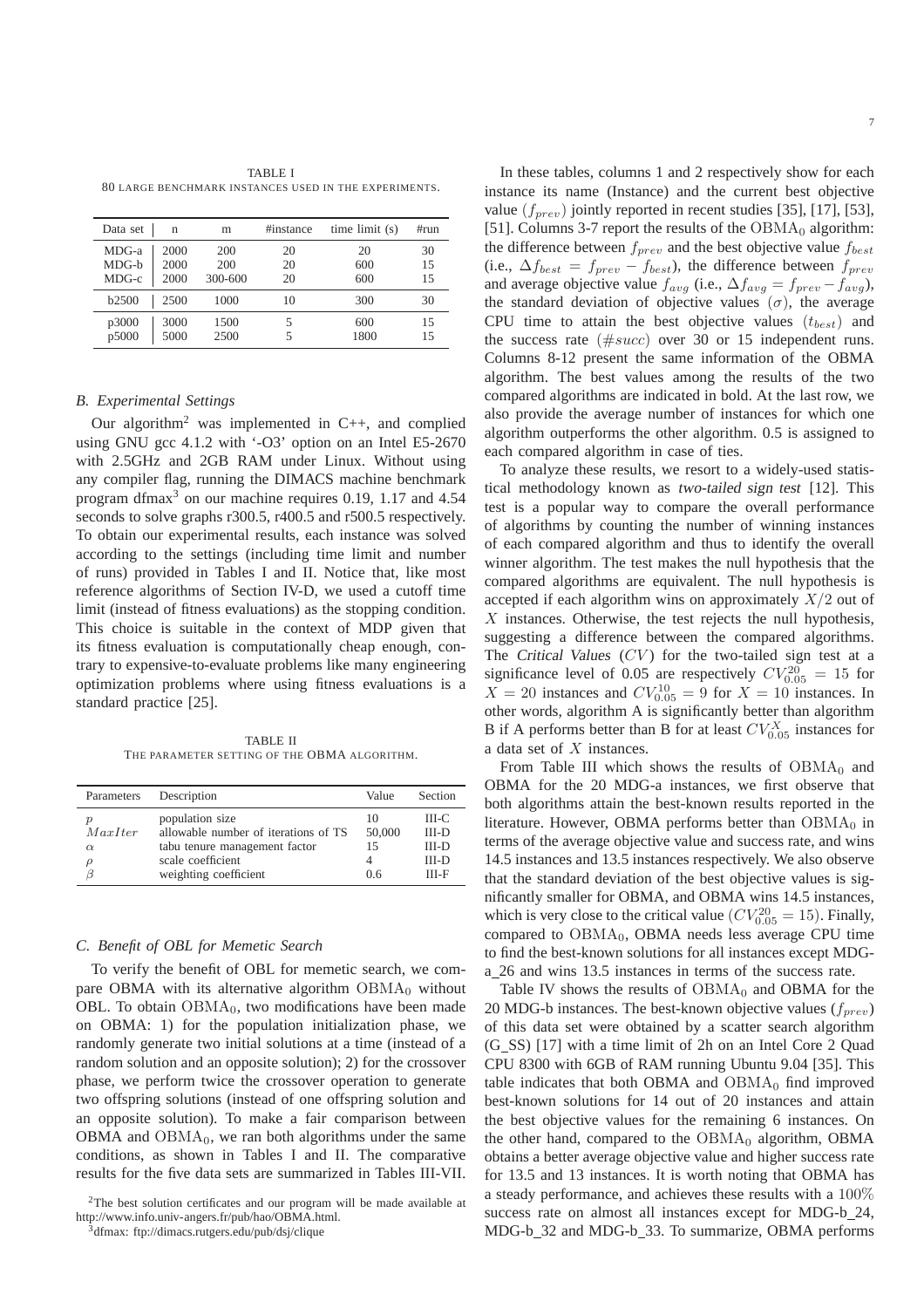|            |            |                   |                  | OBMA <sub>0</sub> |            |       |                   |                  |      | OBMA     |            |       |
|------------|------------|-------------------|------------------|-------------------|------------|-------|-------------------|------------------|------|----------|------------|-------|
| Instance   | $f_{prev}$ | $\Delta f_{best}$ | $\Delta f_{avg}$ | $\sigma$          | $t_{best}$ | #succ | $\Delta f_{best}$ | $\Delta f_{avg}$ |      | $\sigma$ | $t_{best}$ | #succ |
| $MDG-a_21$ | 114271     | $\bf{0}$          | 4.5              | 10.6              | 9.3        | 22/30 | $\bf{0}$          |                  | 5.2  | 10.8     | 7.4        | 20/30 |
| $MDG-a_22$ | 114327     | $\bf{0}$          | 4.2              | 22.6              | 9.2        | 29/30 | $\mathbf{0}$      |                  | 0.1  | 0.5      | 7.2        | 29/30 |
| MDG-a 23   | 114195     | $\bf{0}$          | 10.9             | 15.2              | 11.5       | 15/30 | $\mathbf{0}$      |                  | 15.2 | 15.1     | 7.0        | 11/30 |
| MDG-a 24   | 114093     | $\bf{0}$          | 25.3             | 21.0              | 11.3       | 4/30  | $\bf{0}$          |                  | 11.2 | 12.1     | 8.2        | 7/30  |
| MDG-a 25   | 114196     | $\bf{0}$          | 55.9             | 32.7              | 13.3       | 1/30  | $\bf{0}$          |                  | 41.5 | 30.7     | 8.8        | 5/30  |
| MDG-a 26   | 114265     | $\mathbf{0}$      | 7.3              | 10.2              | 9.9        | 17/30 | $\mathbf{0}$      |                  | 10.2 | 11.5     | 11.6       | 14/30 |
| MDG-a 27   | 114361     | $\bf{0}$          | 0.0              | 0.0               | 4.8        | 30/30 | $\bf{0}$          |                  | 0.2  | 0.9      | 4.1        | 29/30 |
| MDG-a 28   | 114327     | $\bf{0}$          | 57.1             | 53.8              | 15.2       | 12/30 | $\bf{0}$          |                  | 18.9 | 39.2     | 7.9        | 23/30 |
| MDG-a 29   | 114199     | $\bf{0}$          | 11.2             | 16.0              | 14.6       | 8/30  | $\bf{0}$          |                  | 4.4  | 8.4      | 9.0        | 14/30 |
| MDG-a 30   | 114229     | $\bf{0}$          | 12.8             | 16.3              | 10.5       | 14/30 | $\bf{0}$          |                  | 8.1  | 10.5     | 7.2        | 14/30 |
| MDG-a 31   | 114214     | $\bf{0}$          | 30.4             | 22.7              | 16.2       | 5/30  | $\bf{0}$          |                  | 16.7 | 13.6     | 11.9       | 9/30  |
| MDG-a 32   | 114214     | $\bf{0}$          | 28.5             | 19.9              | 10.4       | 4/30  | $\bf{0}$          |                  | 23.7 | 17.1     | 6.0        | 3/30  |
| MDG-a 33   | 114233     | $\bf{0}$          | 6.1              | 10.5              | 12.8       | 15/30 | $\bf{0}$          |                  | 2.0  | 5.6      | 8.8        | 23/30 |
| $MDG-a_34$ | 114216     | $\bf{0}$          | 25.4             | 43.8              | 11.6       | 15/30 | $\bf{0}$          |                  | 2.4  | 7.0      | 6.6        | 26/30 |
| MDG-a 35   | 114240     | $\bf{0}$          | 1.6              | 2.2               | 12.2       | 9/30  | $\bf{0}$          |                  | 1.6  | 2.4      | 10.7       | 11/30 |
| $MDG-a_36$ | 114335     | $\bf{0}$          | 7.5              | 11.7              | 12.4       | 19/30 | $\mathbf{0}$      |                  | 5.7  | 9.5      | 10.5       | 21/30 |
| $MDG-a_37$ | 114255     | $\bf{0}$          | 4.2              | 8.2               | 12.2       | 18/30 | $\mathbf{0}$      |                  | 5.2  | 8.6      | 7.8        | 18/30 |
| $MDG-a_38$ | 114408     | $\bf{0}$          | 1.2              | 3.1               | 10.6       | 19/30 | $\bf{0}$          |                  | 0.5  | 1.1      | 7.6        | 25/30 |
| MDG-a_39   | 114201     | $\bf{0}$          | 2.2              | 6.0               | 9.7        | 26/30 | $\mathbf{0}$      |                  | 2.0  | 6.0      | 4.9        | 27/30 |
| $MDG-a_40$ | 114349     | $\bf{0}$          | 28.1             | 37.7              | 9.9        | 18/30 | $\bf{0}$          |                  | 23.0 | 31.5     | 9.1        | 19/30 |
|            | wins       | 10                | 5.5              | 5.5               | 1          | 6.5   | 10                |                  | 14.5 | 14.5     | 19         | 13.5  |

TABLE III COMPARISON OF THE RESULTS OBTAINED BY OBMA<sub>0</sub> AND OBMA ON THE DATA SET MDG-A.

The  $f_{prev}$  values were obtained by several algorithms including LTS-EDA [51] and MAMDP [53].

TABLE IV COMPARISON OF THE RESULTS OBTAINED BY OBMA<sub>0</sub> AND OBMA ON THE DATA SET MDG-B.

|            |            | OBMA <sub>0</sub><br>OBMA |                  |          |            |       |                   |                  |          |            |       |
|------------|------------|---------------------------|------------------|----------|------------|-------|-------------------|------------------|----------|------------|-------|
| Instance   | $f_{prev}$ | $\Delta f_{best}$         | $\Delta f_{avg}$ | $\sigma$ | $t_{best}$ | #succ | $\Delta f_{best}$ | $\Delta f_{avg}$ | $\sigma$ | $t_{best}$ | #succ |
| $MDG-b$ 21 | 11299895   | $\bf{0}$                  | 0.2              | 0.0      | 378.6      | 15/15 | $\mathbf{0}$      | 0.2              | 0.0      | 325.1      | 15/15 |
| MDG-b 22   | 11286776   | $-5622$                   | $-5622.2$        | 0.0      | 336.5      | 15/15 | $-5622$           | $-5622.2$        | 0.0      | 380.8      | 15/15 |
| MDG-b 23   | 11299941   | $\bf{0}$                  | 0.5              | 0.0      | 300.5      | 15/15 | $\mathbf{0}$      | 0.5              | 0.0      | 283.4      | 15/15 |
| MDG-b 24   | 11290874   | $-245$                    | $-229.1$         | 61.2     | 345.5      | 14/15 | $-245$            | $-220.5$         | 67.2     | 323.4      | 13/15 |
| $MDG-b$ 25 | 11296067   | $-1960$                   | $-1959.9$        | 0.0      | 271.2      | 15/15 | $-1960$           | $-1959.9$        | 0.0      | 313.9      | 15/15 |
| $MDG-b$ 26 | 11292296   | $-6134$                   | $-5216.0$        | 1836.9   | 276.8      | 12/15 | $-6134$           | $-6134.4$        | 0.0      | 336.0      | 15/15 |
| $MDG-b$ 27 | 11305677   | $\mathbf{0}$              | 0.2              | 0.0      | 330.0      | 15/15 | $\mathbf{0}$      | 0.2              | 0.0      | 256.0      | 15/15 |
| MDG-b 28   | 11279916   | $-2995$                   | $-2994.6$        | 0.5      | 329.5      | 10/15 | $-2995$           | $-2994.7$        | 0.4      | 351.1      | 12/15 |
| MDG-b 29   | 11297188   | $-151$                    | $-151.5$         | 0.0      | 323.0      | 15/15 | $-151$            | $-151.5$         | 0.0      | 288.3      | 15/15 |
| $MDG-b_30$ | 11296415   | $-1650$                   | $-1649.6$        | 0.0      | 311.2      | 15/15 | $-1650$           | $-1649.6$        | 0.0      | 274.9      | 15/15 |
| $MDG-b$ 31 | 11288901   | $\bf{0}$                  | $-0.2$           | 0.0      | 313.9      | 15/15 | $\mathbf{0}$      | $-0.2$           | 0.0      | 308.0      | 15/15 |
| MDG-b 32   | 11279820   | $-3719$                   | $-3669.3$        | 25.0     | 177.5      | 3/15  | $-3719$           | $-3694.3$        | 30.6     | 283.0      | 9/15  |
| MDG-b 33   | 11296298   | $-1740$                   | $-1381.7$        | 216.1    | 112.2      | 4/15  | $-1740$           | $-1675.0$        | 166.1    | 277.5      | 13/15 |
| MDG-b 34   | 11281245   | $-9238$                   | $-8881.8$        | 435.8    | 325.7      | 9/15  | $-9238$           | $-9237.6$        | 0.0      | 355.4      | 15/15 |
| $MDG-b_35$ | 11307424   | $\mathbf{0}$              | $-0.1$           | 0.0      | 343.6      | 15/15 | $\mathbf{0}$      | $-0.1$           | 0.0      | 331.0      | 15/15 |
| $MDG-b_36$ | 11289469   | $-13423$                  | $-13174.5$       | 929.8    | 251.7      | 14/15 | $-13423$          | $-13423.0$       | 0.0      | 329.4      | 15/15 |
| MDG-b 37   | 11290545   | $-5229$                   | $-5099.5$        | 329.7    | 217.5      | 13/15 | $-5229$           | $-5228.8$        | 0.0      | 291.2      | 15/15 |
| MDG-b 38   | 11288571   | -7965                     | $-7964.5$        | 0.0      | 242.5      | 15/15 | -7965             | $-7964.5$        | 0.0      | 297.6      | 15/15 |
| MDG-b 39   | 11295054   | $\mathbf{0}$              | $-0.2$           | 0.0      | 374.5      | 15/15 | $\mathbf{0}$      | $-0.2$           | 0.0      | 289.7      | 15/15 |
| $MDG-b$ 40 | 11307105   | $-2058$                   | $-2057.6$        | 0.0      | 301.1      | 15/15 | $-2058$           | $-2057.6$        | 0.0      | 266.5      | 15/15 |
|            | wins       | 10                        | 6.5              | 8        | 10         | 7     | 10                | 13.5             | 12       | 10         | 13    |

The best-known values  $f_{prev}$  were obtained by a scatter search algorithm (G\_SS) [17] with a time limit of 2 hours, which are available at http://www.optsicom.es/mdp/.

better than  $OBMA<sub>0</sub>$  for this data set, but the differences are not very significant at a significance level of 0.05.

Table V presents the results of  $OBMA<sub>0</sub>$  and OBMA for the 20 instances of the MDG-c instances. All best-known results  $(f_{prev})$  were achieved by iterative tabu search (ITS) [38] or variable neighborhood search (VNS) [8] under a time limit of 2 hours on an Intel Core 2 Quad CPU 8300 with 6GB

of RAM running Ubuntu 9.04 [35]. We observe that both OBMA and  $OBMA<sub>0</sub>$  obtain improved best-known solutions for 8 instances and match the best-known solutions for 4 instances. In fact, OBMA improves all best-known solutions obtained by VNS, but it fails to attain 8 best-known solutions found by ITS. Compared to  $OBMA<sub>0</sub>$ , OBMA obtains 2 improved best solutions for MDG-c 17 and MDG-c 19.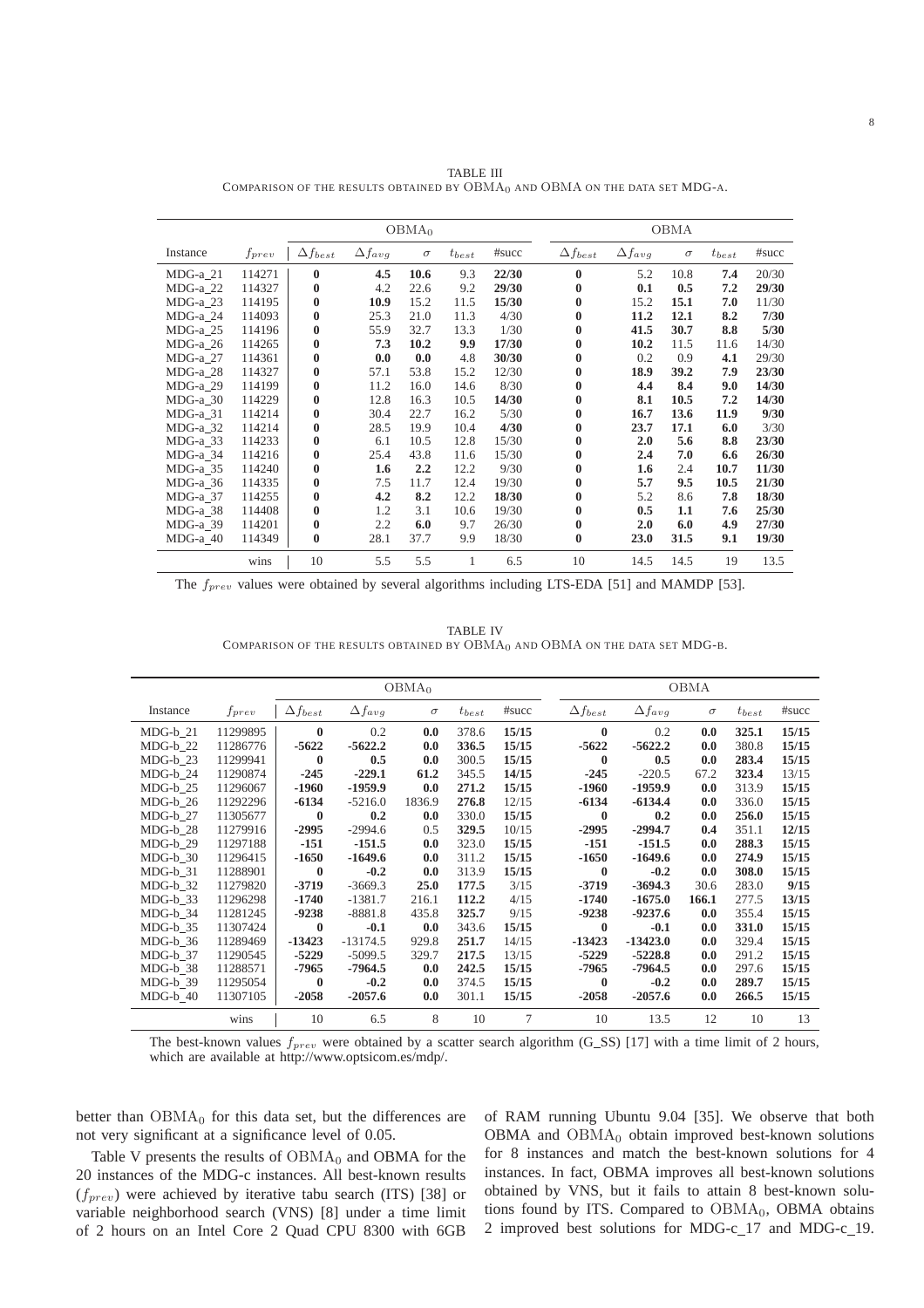9

|            |            |                   |                  | OBMA <sub>0</sub> |             |       |  |                   |                  | OBMA     |                |       |
|------------|------------|-------------------|------------------|-------------------|-------------|-------|--|-------------------|------------------|----------|----------------|-------|
| Instance   | $f_{prev}$ | $\Delta f_{best}$ | $\Delta f_{avg}$ | $\sigma$          | $t_{best}$  | #succ |  | $\Delta f_{best}$ | $\Delta f_{avg}$ | $\sigma$ | $t_{best}$     | #succ |
| $MDG-c$ 1  | 24924685*  | $-1659$           | $-493.5$         | 852.7             | 165.5       | 5/15  |  | $-1659$           | $-1262.4$        | 749.0    | 251.3          | 11/15 |
| $MDG-c$ 2  | 24909199*  | $-3347$           | 140.3            | 2514.6            | 94.6        | 4/15  |  | $-3347$           | $-3346.3$        | 2.5      | 286.6          | 14/15 |
| $MDG-c$ 3  | 24900820*  | -4398             | $-299.2$         | 4040.7            | 22.5        | 7/15  |  | -4398             | $-2805.2$        | 2717.9   | 239.4          | 11/15 |
| MDG-c 4    | 24904964*  | $-4746$           | $-1890.5$        | 1999.4            | 106.5       | 4/15  |  | -4746             | $-3917.2$        | 1657.6   | 276.2          | 12/15 |
| $MDG-c_5$  | 24899703*  | 3999              | 4767.8           | 1025.0            | 8.7         | 9/15  |  | 3999              | 4047.3           | 180.6    | 212.5          | 14/15 |
| MDG-c 6    | 43465087*  | 20139             | 22534.4          | 2512.3            | 77.4        | 6/15  |  | 20139             | 21054.5          | 1190.4   | 290.8          | 6/15  |
| MDG-c 7    | 43477267*  | $\bf{0}$          | 277.5            | 1038.2            | 6.1         | 14/15 |  | $\bf{0}$          | 126.9            | 314.7    | 111.7          | 12/15 |
| $MDG-c$ 8  | 43458007*  | $-7565$           | $-4644.3$        | 1833.2            | 58.9        | 3/15  |  | $-7565$           | $-7546.7$        | 68.6     | 163.6          | 14/15 |
| MDG-c 9    | 43448137*  | $\bf{0}$          | 142.2            | 116.1             | 82.1        | 6/15  |  | $\mathbf{0}$      | 0.0              | 0.0      | 72.5           | 15/15 |
| $MDG-c$ 10 | 43476251*  | 10690             | 10690.0          | 0.0               | 27.1        | 15/15 |  | 10690             | 10690.0          | 0.0      | 115.1          | 15/15 |
| $MDG-c_11$ | 67009114*  | $-12018$          | $-11345.3$       | 2110.0            | 90.8        | 13/15 |  | $-12018$          | $-11776.3$       | 522.3    | 335.0          | 10/15 |
| $MDG-c_12$ | 67021888*  | 7718              | 12209.1          | 5502.4            | 9.3         | 7/15  |  | 7718              | 10179.7          | 3250.5   | 302.8          | 9/15  |
| $MDG-c_13$ | 67024373*  | $\bf{0}$          | 2082.0           | 2944.8            | 106.4       | 10/15 |  | $\mathbf{0}$      | 839.4            | 2140.1   | 380.1          | 13/15 |
| MDG-c 14   | 67024804*  | -5386             | $-4667.9$        | 1830.9            | 11.3        | 13/15 |  | -5386             | $-5118.7$        | 1000.3   | 276.3          | 14/15 |
| $MDG-c$ 15 | 67056334*  | $\mathbf{0}$      | 1846.5           | 1353.5            | <b>31.0</b> | 5/15  |  | $\mathbf{0}$      | 1021.2           | 1122.0   | 269.0          | 5/15  |
| $MDG-c_16$ | 95637733*  | $-1196$           | 5861.5           | 8193.7            | 318.8       | 2/15  |  | $-1196$           | $-1116.3$        | 298.3    | 270.8          | 14/15 |
| $MDG-c$ 17 | 95645826*  | 75241             | 86848.9          | 8727.7            | 291.8       | 2/15  |  | 74713             | 74981.7          | 373.3    | 312.8          | 8/15  |
| $MDG-c_18$ | 95629207*  | 97066             | 100609.9         | 3526.8            | 90.5        | 7/15  |  | 97066             | 99767.0          | 2972.8   | 292.1          | 8/15  |
| $MDG-c_19$ | 95633549*  | 35131             | 39027.5          | 5420.3            | 236.5       | 7/15  |  | 34385             | 35121.3          | 816.2    | 343.7          | 4/15  |
| $MDG-c$ 20 | 95643586*  | 59104             | 59133.2          | 109.3             | 111.0       | 14/15 |  | 59104             | 59133.2          | 109.3    | 299.9          | 14/15 |
|            | wins       | 9                 | 1                | 1                 | 18          | 5     |  | 11                | 19               | 19       | $\overline{2}$ | 15    |

TABLE V COMPARISON OF THE RESULTS OBTAINED BY OBMA<sub>0</sub> AND OBMA ON THE DATA SET MDG-C.

<sup>∗</sup> Results are obtained by ITS with 2 hours CPU time [35].

<sup>⋆</sup> Results are obtained by VNS with 2 hours CPU time [35].

Moreover, OBMA performs significantly better than  $OBMA<sub>0</sub>$ in terms of the average best solution  $(19 > CV_{0.05}^{20} = 15)$ , success rate  $(15 \gt) = CV_{0.05}^{20} = 15)$  and standard deviation  $(19 > CV_{0.05}^{20} = 15)$  at a significance level of 0.05.

Table VI reports the results of  $OBMA<sub>0</sub>$  and OBMA for the 10 instances of the b2500 data set. From this table, we observe that both algorithms reach the best-known values for all the instances. Meanwhile, the average value of best objective values of OBMA is better than that of  $OBMA<sub>0</sub>$ , and the difference of this measure between these two algorithms is weakly significant  $(8.5 < CV_{0.05}^{10} = 9)$ . Even though there is no significant difference on the success rate, OBMA obtains a higher success rate for 8.5 instances, while the reverse is true only for 1.5 instances. In addition, OBMA achieves these results more steadily than  $OBMA_0$ , wining 8.5 out of 10 instances in terms of the standard deviation.

Table VII displays the results of  $OBMA<sub>0</sub>$  and OBMA for the 10 largest instances (p3000 and p5000 instances). For these very large instances, OBMA matches all the best-known objective values without exception while  $OBMA<sub>0</sub>$  fails to do so for 4 instances. In addition, OBMA performs significantly better than  $OBMA<sub>0</sub>$ , and wins 10, 9.5 instances in terms of the average best objective value and success rate, respectively. The performance of OBMA is also more stable than  $OBMA<sub>0</sub>$  by wining 8 out of 10 instances in term of the standard deviation.

Finally, Table VIII provides a summary of the comparative results for the five data sets between OBMA (OBL enhanced memetic algorithm) and  $OBMA<sub>0</sub>$  (memetic algorithm without OBL). As we observe from the table, OBMA achieves a better performance than OBMA<sub>0</sub>, i.e., achieving improved solutions for 6 instances and matching the best solutions on the remaining 75 instances. In addition, OBMA also achieves a better performance in terms of the average best value, the success rate and the standard deviation, wining  $OBMA<sub>0</sub>$  on most benchmark instances. Therefore, we conclude that oppositionbased learning can beneficially enhance the popular memetic search framework to achieve an improved performance.

TABLE VIII A SUMMARY OF WIN STATISTICAL RESULTS  $(OBMA<sub>0</sub> | OBMA)$  ON ALL DATA SETS.

| Data set                                              | $\Delta f_{best}$                                             | $\Delta f_{avg}$                                                              | $\sigma$                                                               | $t_{best}$                                          | #succ                                                                   |
|-------------------------------------------------------|---------------------------------------------------------------|-------------------------------------------------------------------------------|------------------------------------------------------------------------|-----------------------------------------------------|-------------------------------------------------------------------------|
| MDG-a<br>MDG-b<br>MDG-c<br><b>b2500</b><br>p3000-5000 | 10   10<br>10   10<br>$9 \mid 11$<br>$5 \mid 5$<br>$3 \mid 7$ | $5.5$   14.5<br>$6.5$   13.5<br>$1 \mid 19$<br>$1.5 \, \, 8.5$<br>$0 \mid 10$ | $5.5$   14.5<br>8   12<br>$1 \mid 19$<br>$1.5 \, \, 8.5$<br>$2 \mid 8$ | $1 \mid 19$<br>10   10<br>$18 \mid 2$<br>4 6<br>4 6 | $6.5$   13.5<br>7   13<br>$5 \mid 15$<br>$1.5 \, \, 8.5$<br>$0.5$   9.5 |

#### *D. Comparison with State-of-the-Art Algorithms*

We turn now our attention to a comparison of our OBMA algorithm with state-of-the-art algorithms, including iterated tabu search (ITS) [38], scatter search (G SS) [17], variable neighborhood search (VNS) [8], fine-tuning iterated greedy algorithm (TIG) [30], tabu search with estimation of distribution algorithm (LTS-EDA) [51] and memetic algorithm (MAMDP) [53]. We omit the tabu search/memetic algorithm (TS/MA) [52] and the memetic self-adaptive evolution strategies (MSES) [11] since TS/MA performs quite similar to MAMDP of [53] while MSES does not report detailed results. Among these reference algorithm, only the program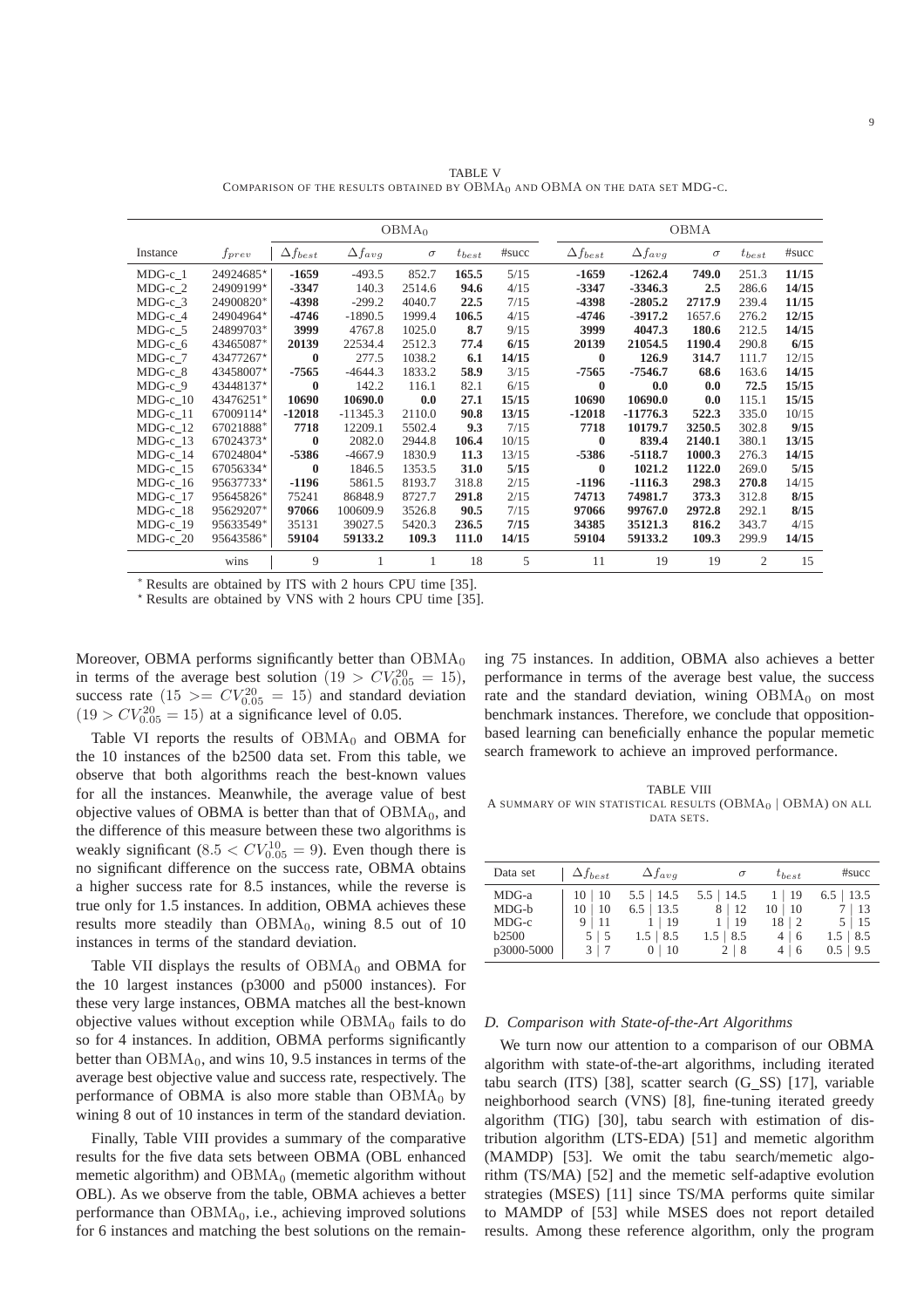|           |            |                   | OBMA <sub>0</sub> |          |            |       |                   | OBMA             |          |            |       |  |  |  |
|-----------|------------|-------------------|-------------------|----------|------------|-------|-------------------|------------------|----------|------------|-------|--|--|--|
| Instance  | $f_{prev}$ | $\Delta f_{best}$ | $\Delta f_{avg}$  | $\sigma$ | $t_{best}$ | #succ | $\Delta f_{best}$ | $\Delta f_{avg}$ | $\sigma$ | $t_{best}$ | #succ |  |  |  |
| $b2500-1$ | 1153068    | $\bf{0}$          | 193.1             | 429.2    | 154.1      | 23/30 | $\mathbf{0}$      | 0.0              | 0.0      | 100.3      | 30/30 |  |  |  |
| $b2500-2$ | 1129310    | $\bf{0}$          | 106.0             | 163.1    | 149.2      | 21/30 | $\bf{0}$          | 37.9             | 73.2     | 147.4      | 22/30 |  |  |  |
| $b2500-3$ | 1115538    | $\bf{0}$          | 303.2             | 347.2    | 105.5      | 17/30 | $\bf{0}$          | 0.4              | 2.2      | 95.3       | 29/30 |  |  |  |
| $b2500-4$ | 1147840    | $\bf{0}$          | 549.7             | 461.9    | 191.2      | 8/30  | $\bf{0}$          | 65.8             | 118.5    | 98.9       | 20/30 |  |  |  |
| $b2500-5$ | 1144756    | $\bf{0}$          | 50.9              | 129.3    | 117.6      | 24/30 | $\bf{0}$          | 5.3              | 28.4     | 86.3       | 29/30 |  |  |  |
| $b2500-6$ | 1133572    | $\bf{0}$          | 88.9              | 210.9    | 89.4       | 22/30 | $\bf{0}$          | 0.0              | 0.0      | 66.8       | 30/30 |  |  |  |
| b2500-7   | 1149064    | $\bf{0}$          | 106.2             | 111.9    | 114.8      | 13/30 | $\bf{0}$          | 14.1             | 31.0     | 128.3      | 23/30 |  |  |  |
| $b2500-8$ | 1142762    | $\bf{0}$          | 113.7             | 349.0    | 98.4       | 22/30 | $\bf{0}$          | 1.5              | 5.5      | 105.4      | 28/30 |  |  |  |
| b2500-9   | 1138866    | $\bf{0}$          | 0.2               | 1.1      | 135.7      | 29/30 | $\bf{0}$          | 1.3              | 2.9      | 139.8      | 25/30 |  |  |  |
| b2500-10  | 1153936    | $\bf{0}$          | 0.0               | 0.0      | 81.4       | 30/30 | $\bf{0}$          | 0.0              | 0.0      | 107.5      | 30/30 |  |  |  |
|           | wins       | 5                 | 1.5               | 1.5      | 4          | 1.5   | 5                 | 8.5              | 8.5      | 6          | 8.5   |  |  |  |

TABLE VI COMPARISON OF THE RESULTS OBTAINED BY  $OBMA_0$  and  $OBMA$  on the data set B2500.

The  $f_{prev}$  values were compiled from the results reported by ITS [38], LTS-EDA [51] and MAMDP [53].

TABLE VII COMPARISON OF THE RESULTS OBTAINED BY OBMA<sub>0</sub> AND OBMA ON THE DATA SETS P3000 AND P5000.

|          | OBMA <sub>0</sub> |                   |                  |             |            | <b>OBMA</b> |                   |                  |          |            |       |
|----------|-------------------|-------------------|------------------|-------------|------------|-------------|-------------------|------------------|----------|------------|-------|
| Instance | $f_{prev}$        | $\Delta f_{best}$ | $\Delta f_{avg}$ | $\sigma$    | $t_{best}$ | #succ       | $\Delta f_{best}$ | $\Delta f_{avg}$ | $\sigma$ | $t_{best}$ | #succ |
| p3000 1  | 6502330           | $\mathbf{0}$      | 84.1             | <b>28.0</b> | 172.6      | 1/15        | $\bf{0}$          | 24.4             | 35.8     | 275.6      | 9/15  |
| p3000 2  | 18272568          | $\bf{0}$          | 152.8            | 151.1       | 151.5      | 7/15        | $\bf{0}$          | 0.0              | 0.0      | 89.3       | 15/15 |
| p3000 3  | 29867138          | $\bf{0}$          | 544.5            | 344.2       | 244.0      | 4/15        | 0                 | 0.0              | 0.0      | 26.2       | 15/15 |
| p3000_4  | 46915044          | $\bf{0}$          | 715.0            | 531.0       | 250.1      | 2/15        | $\mathbf{0}$      | $1.2\,$          | 19.3     | 336.9      | 14/15 |
| p3000 5  | 58095467          | $\bf{0}$          | 209.9            | 198.2       | 180.0      | 6/15        | 0                 | 0.0              | 0.0      | 65.4       | 15/15 |
| p5000 1  | 17509369          | $\mathbf{0}$      | 168.9            | 176.5       | 518.7      | 7/15        | $\mathbf{0}$      | 128.2            | 181.8    | 1053.9     | 13/15 |
| p5000 2  | 50103092          | 70                | 819.1            | 494.3       | 242.5      | 1/15        | $\bf{0}$          | 22.8             | 8.0      | 370.8      | 1/15  |
| p5000 3  | 82040316          | 176               | 3450.3           | 1671.3      | 333.1      | 1/15        | $\mathbf{0}$      | 209.3            | 141.3    | 217.1      | 2/15  |
| p5000 4  | 129413710         | 598               | 1460.1           | 661.6       | 1019.1     | 1/15        | $\mathbf{0}$      | 97.8             | 122.1    | 625.7      | 7/15  |
| p5000 5  | 160598156         | 344               | 669.6            | 323.6       | 1348.7     | 1/15        | 0                 | 102.9            | 52.3     | 843.2      | 5/15  |
|          | wins              | 3                 | $\theta$         | 2           | 4          | 0.5         |                   | 10               | 8        | 6          | 9.5   |

The best-known values  $f_{prev}$  were extracted from [53].

of the memetic algorithm (MAMDP) [53] is available. For our comparative study, we report the results of the MAMDP algorithm by running its code on our platform with its default parameter values reported in [53]. For the other reference algorithms, we use their results presented in the corresponding references. The detailed comparative results in terms of  $\Delta f_{best}$ and  $\Delta f_{avg}$  are reported in Tables IX and X.

Table IX presents the comparative results on the 40 instances of the data sets MDG-a, b2500, p3000-p5000 for which the detailed results of reference algorithms are available. At the last row of the table, we also indicate the number of wining instances relative to our OBMA algorithm both in terms of the best objective value and average objective value (recall that a tied result counts 0.5 for each algorithm). From this table, we observe that OBMA dominates all the reference algorithms. Importantly, OBMA is the only algorithm which obtains the best-known values and the largest average objective values for all 40 instances.

Table X displays the comparative results on the data sets MDG-b and MDG-c. The best-known objective values  $f_{prev}$ for the MDG-b instances are obtained by G\_SS [17] while the  $f_{prev}$  values of the MDG-c instances are obtained by ITS and VNS [35], both with a time limit of 2 hours. No result is available for the TIG and LTS-EDA algorithms for these data sets. The results of our OBMA algorithm (and MAMDP) are obtained with a time limit of 10 minutes. Table X indicates that both OBMA and MAMDP improve the best-known results for the majority of the 40 instances. Moreover, compared to MAMDP, our OBMA algorithm obtains an improved best objective value for 1 MDG-b instance and 3 MDG-c instances, while matching the best objective values for the remaining instances. Finally, OBMA dominates MAMDP in terms of the average objective value, wining 18 out of the 20 MDG-b instances and all 20 MDG-c instances.

To summarize, compared to the state-of-the-art results, our OBMA algorithm finds improved best-known solutions (new lower bounds) for 22 out of the 80 benchmark instances, matches the best-known solutions for 50 instances, but fails to attain the best-known results for 8 instances. Such a performance indicates that the proposed algorithm competes favorably with state-of-the-art MDP algorithms and enriches the existing solution arsenal for solving MDP.

## V. EXPERIMENTAL ANALYSIS

In this section, we perform additional experiments to gain some understanding of the proposed algorithm including the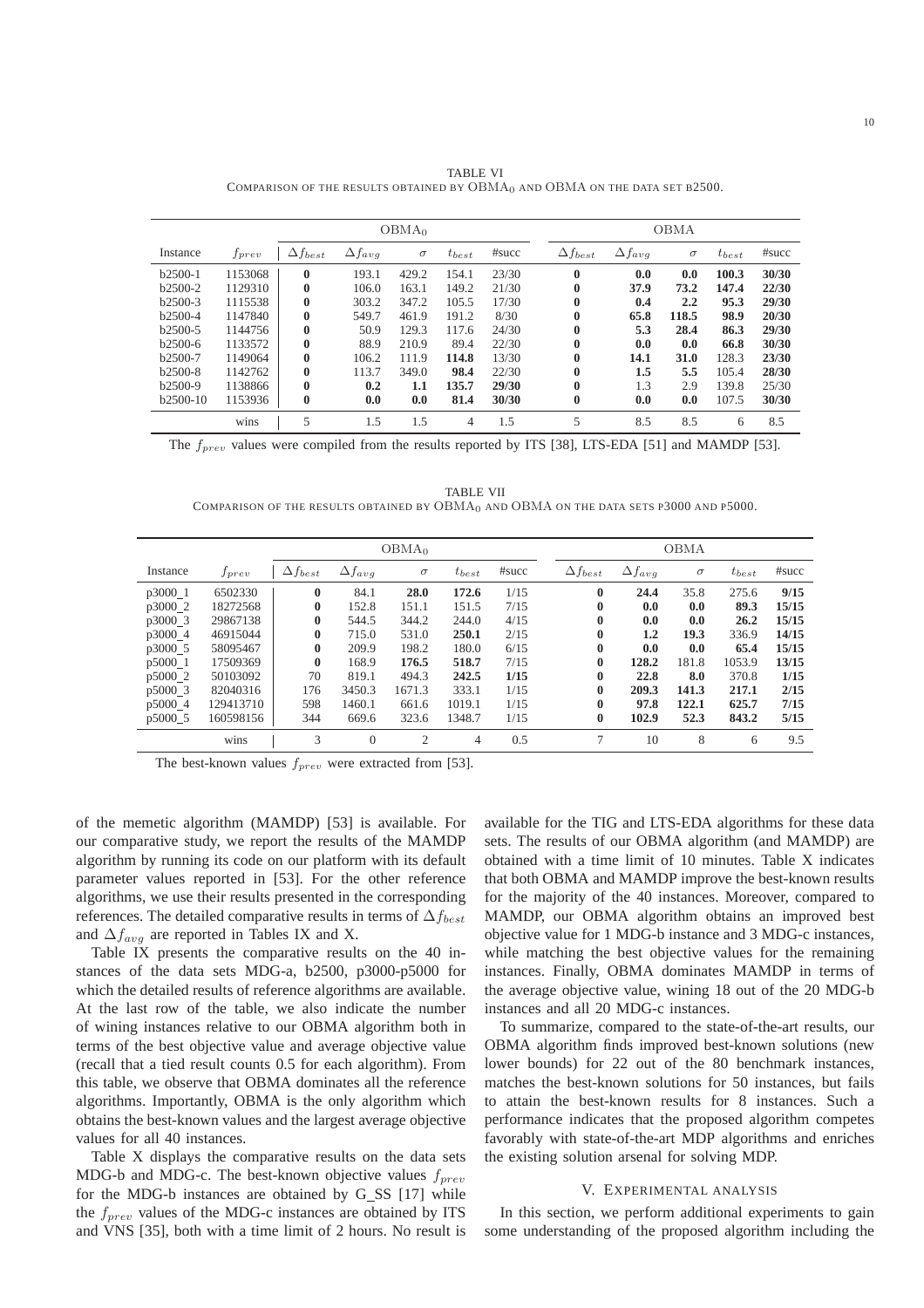|            |            | ITS [38]          |                  | <b>VNS</b> [8]    |                  | TIG [30]          |                  | LTS-EDA [51]      |                  | <b>MAMDP</b> [53] |                  | <b>OBMA</b>       |                  |
|------------|------------|-------------------|------------------|-------------------|------------------|-------------------|------------------|-------------------|------------------|-------------------|------------------|-------------------|------------------|
| Instance   | $f_{prev}$ | $\Delta f_{best}$ | $\Delta f_{avg}$ | $\Delta f_{best}$ | $\Delta f_{avg}$ | $\Delta f_{best}$ | $\Delta f_{avg}$ | $\Delta f_{best}$ | $\Delta f_{avg}$ | $\Delta f_{best}$ | $\Delta f_{avg}$ | $\Delta f_{best}$ | $\Delta f_{avg}$ |
| $MDG-a_21$ | 114271     | 65                | 209.9            | 48                | 150.6            | 48                | 101.6            | 5                 | 60.7             | $\bf{0}$          | 8.1              | $\bf{0}$          | 5.2              |
| MDG-a 22   | 114327     | 29                | 262.3            | $\bf{0}$          | 168.9            | $\bf{0}$          | 69.9             | $\bf{0}$          | 89.9             | $\bf{0}$          | 8.8              | $\bf{0}$          | 0.1              |
| MDG-a 23   | 114195     | 69                | 201.4            | 19                | 110.8            | 5                 | 117.8            | $\mathbf{0}$      | 99.0             | $\mathbf{0}$      | 15.2             | $\bf{0}$          | 15.2             |
| MDG-a 24   | 114093     | 22                | 200.5            | 70                | 188.1            | 58                | 141.9            | $\bf{0}$          | 79.9             | $\bf{0}$          | 15.7             | 0                 | 11.2             |
| $MDG-a_25$ | 114196     | 95                | 273.3            | 87                | 184.1            | 99                | 194.7            | 51                | 134.5            | $\bf{0}$          | 42.1             | $\bf{0}$          | 41.5             |
| MDG-a 26   | 114265     | 41                | 168.2            | 30                | 99.3             | 9                 | 96.2             | $\mathbf{0}$      | 40.2             | $\bf{0}$          | 10.8             | 0                 | 10.2             |
| $MDG-a_27$ | 114361     | 12                | 167.5            | $\bf{0}$          | 56.3             | $\bf{0}$          | 71.3             | $\bf{0}$          | 18.2             | $\bf{0}$          | 0.0              | 0                 | 0.2              |
| MDG-a_28   | 114327     | 25                | 256.4            | $\bf{0}$          | 163.3            | $\bf{0}$          | 193.6            | $\bf{0}$          | 159.1            | $\bf{0}$          | 20.9             | $\bf{0}$          | 18.9             |
| MDG-a_29   | 114199     | 9                 | 139.8            | 16                | 78.5             | 16                | 80.4             | $\bf{0}$          | 71.0             | $\bf{0}$          | 7.6              | $\bf{0}$          | 4.4              |
| MDG-a 30   | 114229     | 24                | 204.9            | 7                 | 139.3            | 35                | 121.4            | $\mathbf{0}$      | 56.2             | $\mathbf{0}$      | 9.3              | $\bf{0}$          | 8.1              |
| MDG-a_31   | 114214     | 74                | 237.8            | 42                | 145.1            | 59                | 139.6            | 3                 | 69.9             | $\bf{0}$          | 17.8             | 0                 | 16.7             |
| MDG-a_32   | 114214     | 55                | 249.5            | 95                | 143.3            | 88                | 156.0            | 15                | 84.9             | $\bf{0}$          | 26.8             | $\bf{0}$          | 23.7             |
| MDG-a_33   | 114233     | 93                | 279.9            | 22                | 168.1            | 42                | 167.4            | 6                 | 85.3             | $\bf{0}$          | 3.6              | 0                 | 2.0              |
| MDG-a_34   | 114216     | 92                | 248.5            | 117               | 194.3            | 64                | 202.8            | $\bf{0}$          | 81.0             | $\bf{0}$          | 3.4              | $\bf{0}$          | 2.4              |
| MDG-a 35   | 114240     | 11                | 117.5            | 1                 | 62.9             | 6                 | 80.5             | $\bf{0}$          | 22.0             | $\bf{0}$          | 1.2              | 0                 | 1.6              |
| MDG-a_36   | 114335     | 11                | 225.4            | 42                | 215.4            | 35                | 167.9            | $\bf{0}$          | 36.5             | $\bf{0}$          | 8.6              | $\bf{0}$          | 5.7              |
| MDG-a 37   | 114255     | 56                | 217.5            | $\bf{0}$          | 170.0            | 18                | 144.5            | 6                 | 57.1             | $\bf{0}$          | 6.5              | 0                 | 5.2              |
| MDG-a 38   | 114408     | 46                | 170.0            | $\bf{0}$          | 57.1             | 2                 | 117.4            | $\overline{2}$    | 22.8             | $\bf{0}$          | 0.7              | 0                 | 0.5              |
| MDG-a_39   | 114201     | 34                | 243.2            | $\bf{0}$          | 124.6            | $\bf{0}$          | 144.4            | $\bf{0}$          | 35.9             | $\bf{0}$          | 3.4              | 0                 | 2.0              |
| MDG-a_40   | 114349     | 151               | 270.7            | 65                | 159.4            | 45                | 187.2            | $\bf{0}$          | 95.4             | $\bf{0}$          | 24.1             | 0                 | 23.0             |
| b2500-1    | 1153068    | 624               | 3677.3           | 96                | 1911.9           | 42                | 1960.3           | $\bf{0}$          | 369.2            | $\bf{0}$          | 72.1             | 0                 | 0.0              |
| b2500-2    | 1129310    | 128               | 1855.3           | 88                | 1034.3           | 1096              | 1958.5           | 154               | 454.5            | $\bf{0}$          | 143.7            | $\bf{0}$          | 37.9             |
| b2500-3    | 1115538    | 316               | 3281.9           | 332               | 1503.7           | 34                | 2647.9           | $\bf{0}$          | 290.4            | $\bf{0}$          | 184.5            | $\bf{0}$          | 0.4              |
| b2500-4    | 1147840    | 870               | 2547.9           | 436               | 1521.1           | 910               | 1937.1           | $\bf{0}$          | 461.7            | $\bf{0}$          | 152.3            | 0                 | 65.8             |
| b2500-5    | 1144756    | 356               | 1800.3           | $\bf{0}$          | 749.4            | 674               | 1655.9           | $\bf{0}$          | 286.1            | $\bf{0}$          | 10.5             | 0                 | 5.3              |
| b2500-6    | 1133572    | 250               | 2173.5           | $\bf{0}$          | 1283.5           | 964               | 1807.6           | 80                | 218.0            | $\bf{0}$          | 80.5             | 0                 | 0.0              |
| b2500-7    | 1149064    | 306               | 1512.6           | 116               | 775.5            | 76                | 1338.7           | 44                | 264.6            | $\bf{0}$          | 45.0             | 0                 | 14.1             |
| b2500-8    | 1142762    | $\bf{0}$          | 2467.7           | 96                | 862.5            | 588               | 1421.5           | 22                | 146.5            | $\bf{0}$          | 1.7              | 0                 | 1.5              |
| b2500-9    | 1138866    | 642               | 2944.7           | 54                | 837.1            | 658               | 1020.6           | 6                 | 206.3            | $\mathbf{0}$      | 3.7              | 0                 | 1.3              |
| b2500-10   | 1153936    | 598               | 2024.6           | 278               | 1069.4           | 448               | 1808.7           | 94                | 305.3            | $\bf{0}$          | 0.0              | $\bf{0}$          | 0.0              |
| p3000-1    | 6502330    | 466               | 1487.5           | 273               | 909.8            | 136               | 714.7            | 96                | 294.1            | $\mathbf{0}$      | 76.7             | $\bf{0}$          | 24.4             |
| p3000-2    | 18272568   | $\bf{0}$          | 1321.6           | $\bf{0}$          | 924.2            | $\bf{0}$          | 991.1            | 140               | 387.0            | $\bf{0}$          | 146.1            | 0                 | 0.0              |
| p3000-3    | 29867138   | 1442              | 2214.7           | 328               | 963.5            | 820               | 1166.1           | $\bf{0}$          | 304.3            | $\bf{0}$          | 527.9            | 0                 | 0.0              |
| p3000-4    | 46915044   | 1311              | 2243.9           | 254               | 1068.5           | 426               | 2482.2           | 130               | 317.1            | $\bf{0}$          | 399.5            | $\bf{0}$          | 1,2              |
| p3000-5    | 58095467   | 423               | 1521.6           | $\bf{0}$          | 663.0            | 278               | 1353.3           | $\bf{0}$          | 370.4            | $\bf{0}$          | 210.7            | 0                 | 0.0              |
| p5000-1    | 17509369   | 2200              | 3564.9           | 1002              | 1971.3           | 1154              | 2545.8           | 191               | 571.0            | $\bf{0}$          | 165.1            | $\bf{0}$          | 128.2            |
| p5000-2    | 50103092   | 2931              | 4807.8           | 1499              | 2640.0           | 549               | 2532.7           | 547               | 913.8            | 21                | 475.5            | $\bf{0}$          | 22.8             |
| p5000-3    | 82040316   | 5452              | 8242.3           | 1914              | 3694.4           | 2156              | 6007.1           | 704               | 1458.5           | 176               | 1419.0           | $\bf{0}$          | 209.3            |
| p5000-4    | 129413710  | 1630              | 5076.9           | 1513              | 2965.9           | 1696              | 3874.8           | 858               | 1275.2           | 279               | 800.9            | 0                 | 97.8             |
| p5000-5    | 160598156  | 2057              | 4433.9           | 1191              | 2278.3           | 1289              | 2128.9           | 579               | 1017.9           | 136               | 411.9            | $\bf{0}$          | 102.9            |

TABLE IX COMPARISON OF OBMA WITH OTHER ALGORITHMS ON THE DATA SETS MDG-A, B2500, P3000 AND P5000.

The  $f_{prev}$  values were compiled from the results reported by the reference methods [38], [8], [30], [51], [53]. The results of MAMDP are those we obtained by running its program on our computer, which are slightly different from the results reported in [53] due to the stochastic nature of the algorithm.

wins 1 0 5 0 2.5 0 9.5 0 18 2

parametric constrained neighborhood, the rank-based qualityand-distance pool management and the benefit of OBL for population diversity.

#### *A. Study of the Parametric Constrained Neighborhood*

Our tabu search procedure relies on the parametric constrained neighborhood whose size is controlled by the parameter  $\rho$ . To highlight the effect of this parameter and determine a proper value, we ran the tabu search procedure to solve the first 10 instances of MDG-a (i.e., MDG-a 21  $\sim$  MDG-a 30) with  $\rho \in [1, 10]$ . Each instance was independently solved until the number of iterations reached  $MaxIter$ . Figure 1 shows the average objective values achieved (left) and the average CPU times consumed (right) by tabu search on these 10 instances.

As we see from Figure 1 (left), the average objective value has a drastic rise when we increase  $\rho$  from 1 to 3. Then, it slowly increases if we continue to increase  $\rho$  to 10. On Figure 1 (right), the average CPU time of tabu search needed to finish  $MaxIter$  iterations continuously increases when ρ increases from 1 to 10. As ρ increases, the size of the constrained neighborhood also increases, thus the algorithm needs more time to examine the candidate solutions. To make a compromise between neighborhood size and solution quality, we set the scale coefficient  $\rho$  to 4 in our experiments.

#### *B. Effectiveness of the Pool Updating Strategy*

To validate the effectiveness of the rank-based quality-anddistance (RBQD) pool updating strategy, we compare it with the general quality-and-distance (GQD) pool updating strategy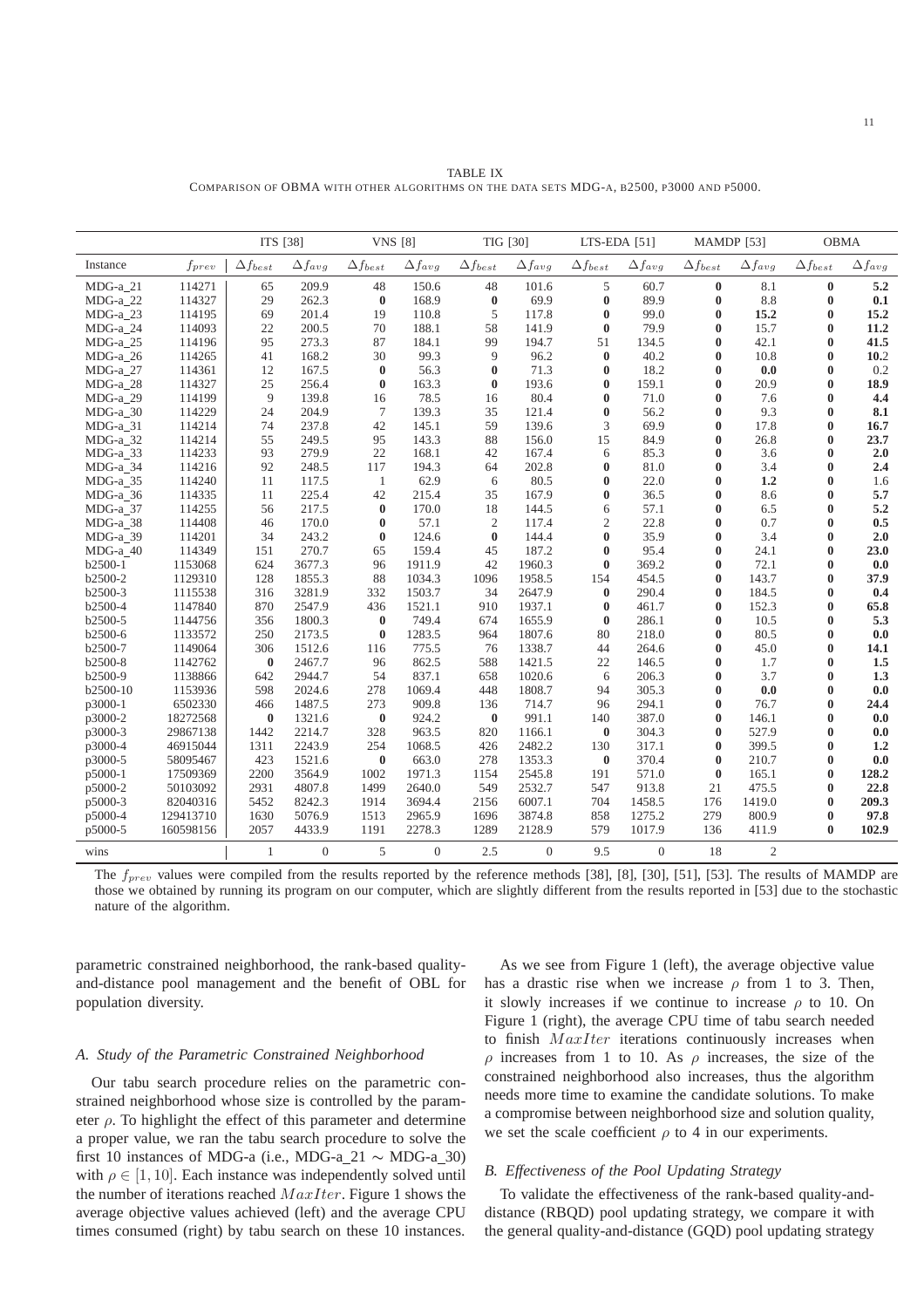TABLE X COMPARISON OF OBMA WITH MAMDP [53] ON THE DATA SETS MDG-B AND MDG-C, THE BEST-KNOWN RESULTS ARE OBTAINED BY G SS [17], ITS AND VNS [35].

|            |            |                   | <b>MAMDP</b> [53] |                   | <b>OBMA</b>      |            |            |                   | <b>MAMDP</b> [53] |                   | OBMA             |
|------------|------------|-------------------|-------------------|-------------------|------------------|------------|------------|-------------------|-------------------|-------------------|------------------|
| Instance   | $f_{prev}$ | $\Delta f_{best}$ | $\Delta f_{avg}$  | $\Delta f_{best}$ | $\Delta f_{avg}$ | Instance   | $f_{prev}$ | $\Delta f_{best}$ | $\Delta f_{avg}$  | $\Delta f_{best}$ | $\Delta f_{avg}$ |
| $MDG-b$ 21 | 11299895   | $\mathbf{0}$      | 225.8             | $\mathbf{0}$      | 0.2              | $MDG-c$ 1  | 24924685   | $-1659$           | 3481.7            | $-1659$           | $-1262.4$        |
| $MDG-b$ 22 | 11286776   | $-5622$           | $-3472.1$         | $-5622$           | $-5622.2$        | $MDG-c$ 2  | 24909199   | $\Omega$          | 4938.7            | $-3347$           | $-3346.3$        |
| $MDG-b$ 23 | 11299941   | $\mathbf{0}$      | 0.5               | $\mathbf{0}$      | 0.5              | $MDG-c$ 3  | 24900820   | -4398             | 5206.1            | -4398             | $-2805.2$        |
| $MDG-b$ 24 | 11290874   | $-245$            | 226.0             | $-245$            | $-220.5$         | $MDG-c$ 4  | 24904964   | $-4746$           | $-411.2$          | -4746             | $-3917.2$        |
| $MDG-b$ 25 | 11296067   | $-1960$           | $-1888.9$         | $-1960$           | $-1959.9$        | $MDG-c$ 5  | 24899703   | 3999              | 7500.3            | 3999              | 4047.3           |
| $MDG-b$ 26 | 11292296   | $-6134$           | $-2530.6$         | $-6134$           | $-6134.4$        | $MDG-c_6$  | 43465087   | 20139             | 25023.7           | 20139             | 21054.5          |
| MDG-b 27   | 11305677   | $\mathbf{0}$      | 0.2               | $\mathbf{0}$      | 0.2              | $MDG-c$ 7  | 43477267   | $\mathbf{0}$      | 1020.8            | $\mathbf{0}$      | 126.9            |
| $MDG-b_28$ | 11279916   | $-2994$           | $-2634.6$         | $-2995$           | $-2994.7$        | $MDG-c$ 8  | 43458007   | $-4568$           | $-1329.9$         | -7565             | $-7546.7$        |
| $MDG-b$ 29 | 11297188   | $-151$            | 451.8             | $-151$            | $-151.5$         | $MDG-c$ 9  | 43448137   | 237               | 1207.3            | $\mathbf{0}$      | 0.0              |
| $MDG-b$ 30 | 11296415   | $-1650$           | $-1649.6$         | $-1650$           | $-1649.6$        | $MDG-c$ 10 | 43476251   | 10690             | 11060.9           | 10690             | 10690.0          |
| $MDG-b$ 31 | 11288901   | $\bf{0}$          | 375.7             | $\mathbf{0}$      | $-0.2$           | $MDG-c_11$ | 67009114   | $-12018$          | $-6942.7$         | $-12018$          | $-11776.3$       |
| $MDG-b$ 32 | 11279820   | $-3719$           | $-3632.3$         | $-3719$           | $-3694.3$        | $MDG-c$ 12 | 67021888   | 7718              | 17470.0           | 7718              | 10179.7          |
| $MDG-b$ 33 | 11296298   | $-1740$           | $-878.7$          | $-1740$           | $-1675.0$        | $MDG-c$ 13 | 67024373   | $\mathbf{0}$      | 6673.1            | $\mathbf{0}$      | 839.4            |
| $MDG-b$ 34 | 11281245   | $-9238$           | $-8191.3$         | $-9238$           | $-9237.6$        | $MDG-c_14$ | 67024804   | -5386             | $-1050.9$         | -5386             | $-5118.7$        |
| $MDG-b$ 35 | 11307424   | $\bf{0}$          | $-0.1$            | $\bf{0}$          | $-0.1$           | $MDG-c$ 15 | 67056334   | $\mathbf{0}$      | 3716.2            | $\mathbf{0}$      | 1021.2           |
| $MDG-b$ 36 | 11289469   | $-13423$          | $-10792.5$        | $-13423$          | $-13423.0$       | $MDG-c_16$ | 95637733   | $-1196$           | 1495.2            | $-1196$           | $-1116.3$        |
| MDG-b 37   | 11290545   | $-5229$           | $-4372.1$         | $-5229$           | $-5228.8$        | MDG-c 17   | 95645826   | 74713             | 79061.1           | 74713             | 74981.7          |
| MDG-b 38   | 11288571   | -7965             | $-5896.0$         | -7965             | -7964.5          | $MDG-c_18$ | 95629207   | 97066             | 106806.6          | 97066             | 99767.0          |
| MDG-b 39   | 11295054   | $\mathbf{0}$      | 472.4             | $\bf{0}$          | $-0.2$           | $MDG-c_19$ | 95633549   | 34385             | 36189.1           | 34385             | 35121.3          |
| $MDG-b$ 40 | 11307105   | $-2058$           | $-517.5$          | $-2058$           | $-2057.6$        | $MDG-c$ 20 | 95643586   | 59104             | 61961.2           | 59104             | 59133.2          |
| wins       |            | 9.5               | 2                 | 10.5              | 18               | wins       |            | 8.5               | $\overline{0}$    | 11.5              | 20               |

The  $f_{prev}$  values for the MDG-b instances are reported by G\_SS [17], while the  $f_{prev}$  values for the MDG-c instances are from [35] with a time limit of 2 hours, all available at http://www.optsicom.es/mdp/. The results of MAMDP were obtained by running the program on our computer (results of MAMDP for these instances are not reported in [53]).



Fig. 1. Average objective values and average CPU times spent on 10 MDGa instances obtained by executing TS with different values of the scale coefficient ρ.

used in [53]. GQD evaluates each individual by a weighted sum of the quality and the distance to the population. In this experiment, we compared the performance of the OBMA algorithm under these two pool updating strategies (the two OBMA variants are called OBMA<sub>RBOD</sub> and OBMA<sub>GOD</sub>). The experiment was performed on the largest data set, i.e., p3000 and p5000. We performed 20 runs of each algorithm to solve each instance, and recorded the best objective value  $(f_{best})$ , the difference between the average objective value and the best objective value ( $\Delta f_{avg}$ ), the standard deviation of objective value over each run  $(\sigma)$ , the average time of one run ( $t_{avg}$ ), the average time over the runs which attained  $f_{best}$ 

 $(t_{best})$ , and the success rate (#succ).

Table XI shows the comparison of the results obtained by OBMA under the rank-based quality-and-distance strategy  $(OBMA_{RBOD})$  and the general quality-and-distance strategy (OBMA $_{GOD}$ ). From the table, we observe that OBMA $_{RBOD}$ achieves the same best objective values for all tested instances compared with  $OBMA_{GQD}$ . However, for the five metrics,  $OBMA_{RBQD}$  performs better than  $OBMA_{GQD}$  for much more instances, and respectively winning 8, 8, 6, 6 and 8 out of 10 tested instances. These results confirm the effectiveness of our proposed rank-based quality-and-distance pool updating strategy.

## *C. Opposition-based Learning over Population Diversity*

In this section, we further verify the benefit brought by OBL in maintaining the population diversity of the OBMA algorithm. To assess the diversity of a population, a suitable metric is necessary. In this experiment, we resort to minimum distance and average distance of individuals in the population to measure the population diversity. The minimum distance is defined as the minimum distance between any two individuals in the population, i.e.,  $MD = \min_{i \neq j \in \{1, 2, ..., p\}} D(S^i, S^j)$ . Correspondingly, the AD is the average distance between all individuals in the population, as defined by Equation (10).

Using the data sets MDG-a and b2500, we compared the diversity of the population with or without OBL. The population initialization  $(PI_0)$  procedure without OBL first generates two random solutions, which are then respectively improved by the tabu search procedure. The best of two improved solutions is inserted into the population if it does not duplicate any existing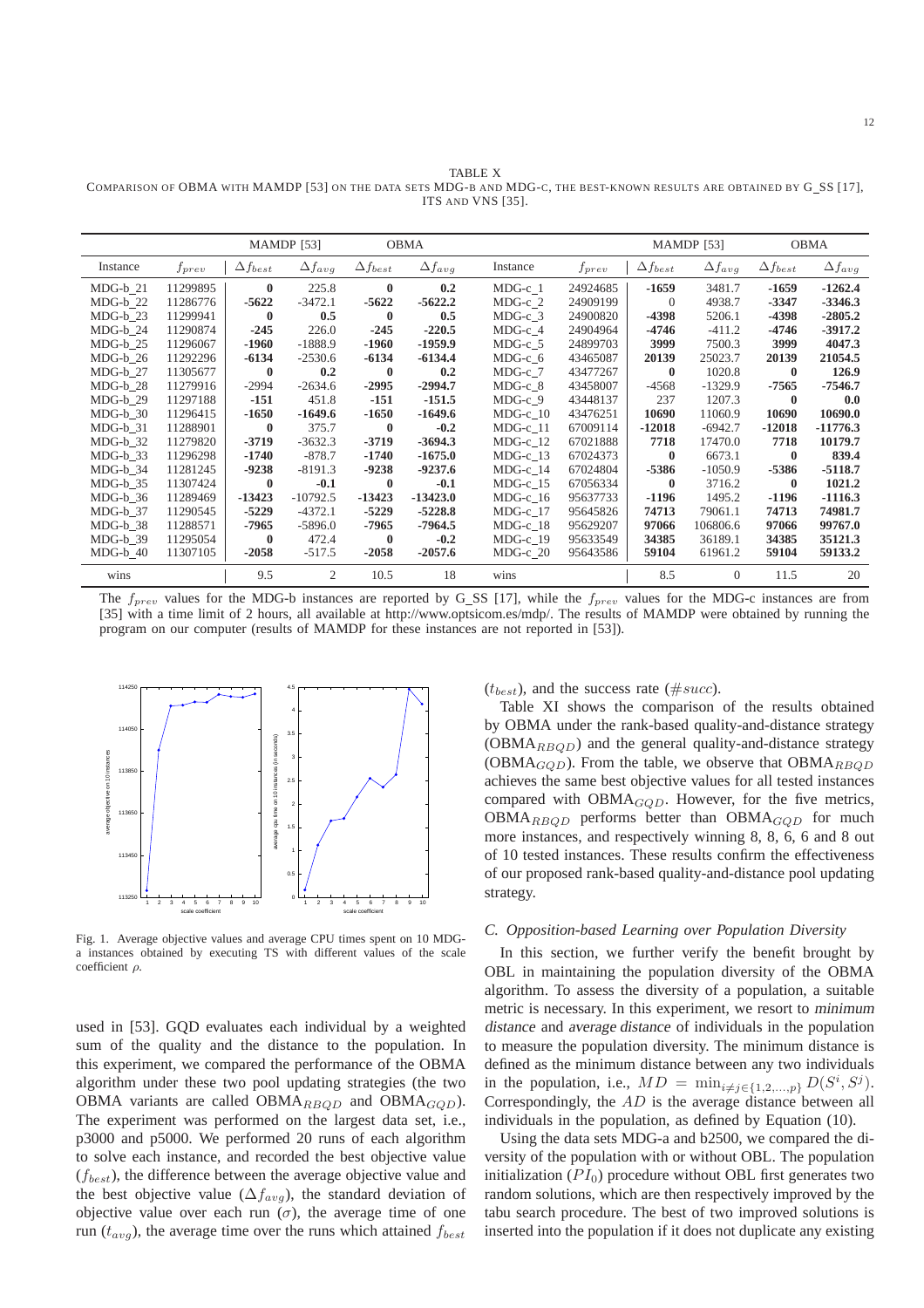TABLE XI COMPARISON OF THE RESULTS OBTAINED BY OBMA UNDER THE RANK-BASED QUALITY-AND-DISTANCE POOL UPDATING STRATEGY (OBMA $_{RBD}$ ) AND THE GENERAL QUALITY-AND-DISTANCE (GQD) POOL UPDATING STRATEGY (OBMA $_{GOD}$ ).

|           | $OBMA_{RBQD}$ |                  |          |           |            |       |  | $OBMA_{GQD}$ |                  |          |           |                |                |  |
|-----------|---------------|------------------|----------|-----------|------------|-------|--|--------------|------------------|----------|-----------|----------------|----------------|--|
| Instance  | $f_{best}$    | $\Delta f_{ava}$ | $\sigma$ | $t_{avg}$ | $t_{best}$ | #succ |  | $f_{best}$   | $\Delta f_{avg}$ | $\sigma$ | $t_{ava}$ | $t_{best}$     | #succ          |  |
| p3000 1   | 6502330       | $-23.0$          | 35.3     | 176.9     | 118.8      | 14/20 |  | 6502330      | $-27.3$          | 37.4     | 158.3     | 81.4           | 13/20          |  |
| p3000_2   | 18272568      | 0.0              | 0.0      | 75.8      | 75.8       | 20/20 |  | 18272568     | $-10.5$          | 45.8     | 54.7      | 57.1           | 19/20          |  |
| p3000 3   | 29867138      | 0.0              | 0.0      | 37.7      | 37.7       | 20/20 |  | 29867138     | 0.0              | 0.0      | 55.4      | 55.4           | 20/20          |  |
| p3000 4   | 46915044      | 0.0              | 0.0      | 113.7     | 113.7      | 20/20 |  | 46915044     | $-0.9$           | 3.9      | 147.5     | 146.4          | 19/20          |  |
| p3000 5   | 58095467      | 0.0              | 0.0      | 22.9      | 22.9       | 20/20 |  | 58095467     | 0.0              | 0.0      | 92.8      | 92.8           | 20/20          |  |
| p5000 1   | 17509369      | $-13.8$          | 60.4     | 621.9     | 624.3      | 19/20 |  | 17509369     | $-27.8$          | 83.1     | 674.3     | 646.1          | 17/20          |  |
| $p5000_2$ | 50103071      | $-23.4$          | 4.8      | 561.1     | 594.3      | 16/20 |  | 50103071     | $-26.4$          | 6.0      | 584.3     | 464.0          | 11/20          |  |
| p5000 3   | 82040316      | $-305.8$         | 304.2    | 791.1     | 527.5      | 01/20 |  | 82040316     | $-241.0$         | 176.8    | 642.2     | 718.4          | 01/20          |  |
| p5000_4   | 129413710     | $-116.4$         | 143.9    | 756.5     | 802.8      | 12/20 |  | 129413710    | $-174.3$         | 176.2    | 662.5     | 705.2          | 09/20          |  |
| p5000_5   | 160598156     | $-161.8$         | 99.4     | 511.7     | 471.6      | 02/20 |  | 160598156    | $-182.6$         | 112.7    | 745.5     | 1081.3         | 02/20          |  |
| wins      | 5             | 8                | 8        | 6         | 6          | 8     |  | 5            | $\overline{2}$   | 2        | 4         | $\overline{4}$ | $\overline{2}$ |  |

individual in the population. We repeat this process until  $p$ different solutions are generated. In contrast, the population initialization with OBL  $(PI_{OBL})$  is the procedure described in Section III-C, which considers both a random solution and its corresponding opposite solution. We solved each instance 20 times and recorded the minimum distance and average distance of each population initialization procedure on each instance. The comparative results of the population constructed with or without OBL are shown in Figure 2, where the X-axis shows the instances in each benchmark and Y-axis indicates the average distance and minimum distance.



Fig. 2. Comparative results of the populations built by population initialization with OBL  $(PI_{OBL})$  or without OBL  $(PI_0)$ .

From Figure 2, we observe that the population built by  $PI_{OBL}$  has a relatively larger average distance and minimum distance. This is particularly true for all instances of the MDG-a data set except for MDG-a 31. Also, the population produced by  $PI_{OBL}$  has a larger minimum distance than that of  $PI_0$  for 18 out of 20 instances of the MDG-a data set. Equal or better results are found for the b2500 data set, since the population generated by  $PI_{OBL}$  dominates the population produced by  $PI_0$  in terms of the average and minimum distances. This experiment shows that OBL helps the OBMA

algorithm to start its search with a population of high diversity, which is maintained by the rank-based quality-and-distance strategy during the search.

# VI. CONCLUSIONS AND FUTURE WORK

We have proposed an opposition-based memetic algorithm (OBMA) which uses opposition-based learning to improve a memetic algorithm for solving MDP. The OBMA algorithm employs OBL to reinforce population diversity and improve evolutionary search. OBMA distinguishes itself from existing memetic algorithms by three aspects: a double trajectory search procedure which simultaneously both a candidate solution and a corresponding opposite solution, a parametric constrained neighborhood for effective local optimization, and a rank-based quality-and-distance pool updating strategy.

Extensive comparative experiments on 80 large benchmark instances (with 2000 to 5000 items) from the literature have demonstrated the competitiveness of the OBMA algorithm. OBMA matches the best-known results for most of instances and in particular finds improved best results (new lower bounds) for 22 instances which are useful for the assessment of other MDP algorithms. Our experimental analysis has also confirmed that integrating OBL into the memetic search framework does improve the search efficiency of the classical memetic search.

As future work, several potential research lines can be followed. First, to further improve OBMA, it is worth studying alternative strategies for tuning tabu tenure, generating initial solutions, and managing population diversity. Second, it would be interesting to study the behavior of the OBMA algorithm on much larger instances (e.g., with tens of thousands items) and investigate whether techniques developed for large scale continuous optimization ([37], [43]) could be helpful in this setting. Third, OBL being a general technique, it is worth studying its usefulness within other heuristic algorithms. Finally, it would be interesting to investigate the oppositionbased optimization approach for solving additional combinatorial problems including those with other diversity and dispersion criteria.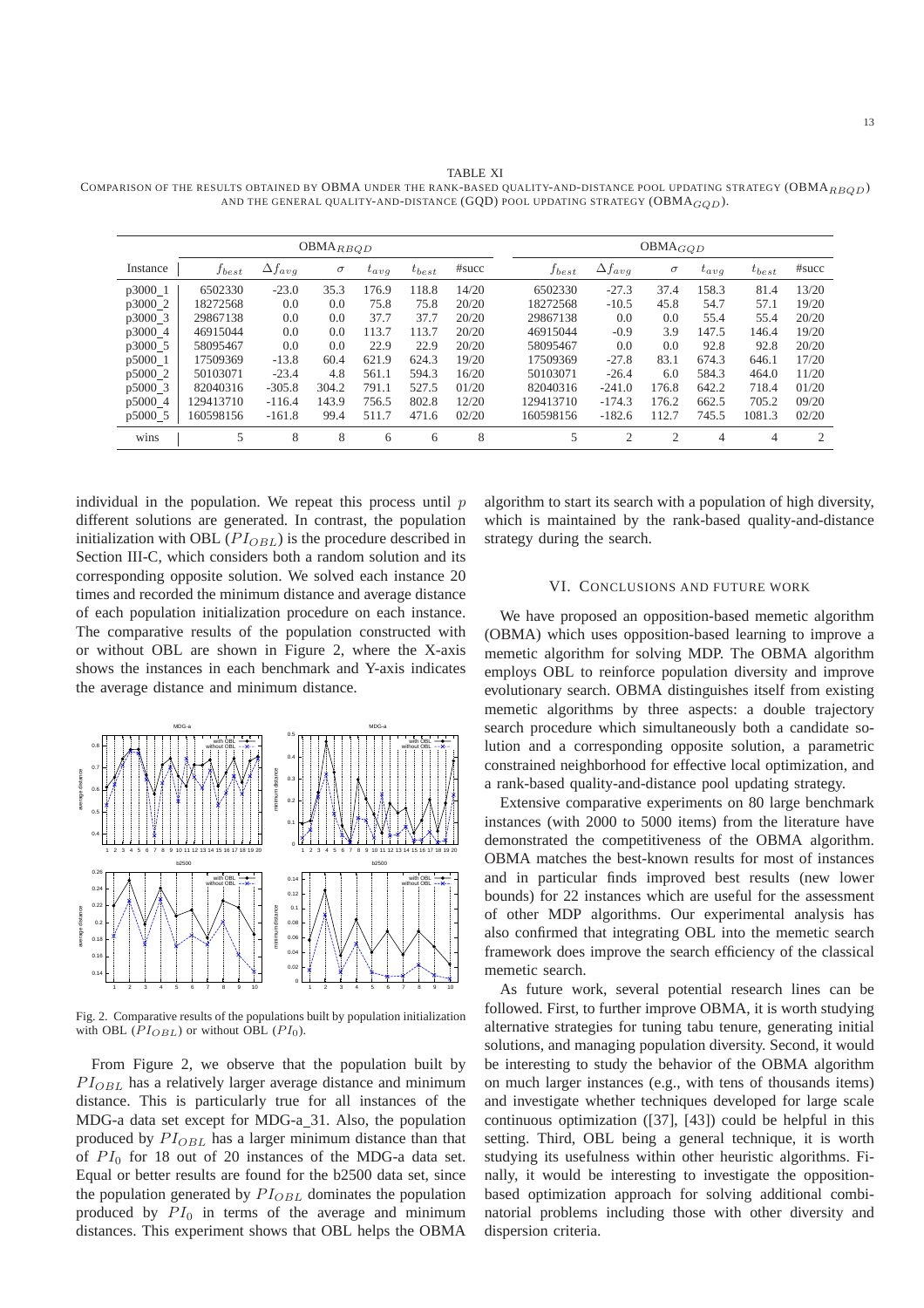#### ACKNOWLEDGMENT

We are grateful to the anonymous referees for their insightful comments and suggestions which helped us to significantly improve the paper. We would like to thank Dr. Qinghua Wu for kindly sharing the source code of the MAMDP algorithm described in [53]. Support for Yangming Zhou from the China Scholarship Council (2014-2018) is also acknowledged.

#### **REFERENCES**

- [1] F. S. Al-Qunaieer, H. R. Tizhoosh, S. Rahnamayan, "Opposition based computing - A survey," in: *Proceedings of International Joint Conference on Neural Networks (IJCNN-2010)*, pp. 1–7, 2010.
- [2] R. Aringhieri, R. Cordone, Y. Melzani, "Tabu search versus GRASP for the maximum diversity problem," *A Quarterly Journal of Operations Research*, vol. 6, no. 1, pp. 45–60, 2008.
- [3] R. Aringhieri, M. Bruglieri, R. Cordone, "Optimal results and tight bounds for the maximum diversity problem," *Foundation of Computing and Decision Sciences*, vol. 34, no. 2, pp. 73–85, 2009.
- [4] R. Aringhieri, R. Cordone, "Comparing local search metaheuristics for the maximum diversity problem," *Journal of the Operational Research Society*, vol. 62, no. 2, pp. 266–280, 2011.
- [5] M. Aziz, M.-H. Tayarani-N., "Opposition-based magnetic optimization algorithm with parameter adaptation strategy," *Swarm and Evolutionary Computation*, vol. 26, pp. 97–119, 2016.
- [6] R. Bellio, L. Di Gaspero, A. Schaerf, "Design and statistical analysis of a hybrid local search algorithm for course timetabling," *Journal of Scheduling*, vol. 15, no. 1, pp. 49–61, 2012.
- [7] U. Benlic, J.K. Hao, "A multilevel memetic approach for improving graph k-partitions," *IEEE Transactions Evolutionary Computation*, vol. 15, no. 5, pp. 624–642, 2011.
- [8] J. Brimberg, N. Mladenović, D. Urošević, E. Ngai, "Variable neighborhood search for the heaviest k-subgraph," *Computers & Operations Research*, vol. 36, no. 11, pp. 2885–2891, 2009.
- [9] X. Chen, Y. Ong, M. Lim, K. C. Tan, "A multi-facet survey on memetic computation," *IEEE Transactions Evolutionary Computation*, vol. 15, no. 5, pp. 591–607, 2011.
- [10] Y. Chen, J.K. Hao, "Memetic search for the generalized quadratic multiple knapsack problem," *IEEE Transactions on Evolutionary Computation*, vol. 20 PP, no. 6, pp. 908–923, 2016.
- [11] A. R. R. de Freitas, F. G. Guimarães, R. C. P. Silva, M. J. F. Souza, "Memetic self-adaptive evolution strategies applied to the maximum diversity problem," *Optimization Letters*, vol. 8, no. 2, pp. 705–714, 2014.
- [12] J. Demšar, "Statistical comparisons of classifiers over multiple data sets," *Journal of Machine Learning Research*, vol. 7, pp. 1–30, 2006.
- [13] A. Duarte, R. Martí, "Tabu search and GRASP for the maximum diversity problem," *European Journal of Operational Research*, vol. 178, no. 1, pp. 71–84, 2007.
- [14] M. Ergezer, D. Simon, "Oppositional biogeography-based optimization for combinatorial problems," in: *Proceedings of Congress on Evolutionary Computation (CEC-2011)*, pp. 1496–1503, 2011.
- [15] U. Feige, D. Peleg, G. Kortsarz, "The dense k-subgraph problem," *Algorithmica*, vol. 29, no. 3, pp. 410–421, 2001.
- [16] P. Galinier, Z. Boujbel, M. C. Fernandes, "An efficient memetic algorithm for the graph partitioning problem," *Annals of Operations Research*, vol. 191, no. 1, pp. 1–22, 2011.
- [17] M. Gallego, A. Duarte, M. Laguna, R. Martí, "Hybrid heuristics for the maximum diversity problem," *Computational Optimization and Applications*, vol. 44, no. 3, pp. 411–426, 2009.
- [18] J. B. Ghosh, "Computational aspects of the maximum diversity problem," *Operations Research Letters*, vol. 19, no. 4, pp. 175–181, 1996.
- [19] F. Glover, E. Taillard and D. de Werra, "A Users Guide to Tabu Search," *Annals of Operations Research*, vol. 41, pp. 12–37, 1993.
- [20] F. Glover, M. Laguna, "Tabu search," Kluwer Academic Publishers, Norwell, MA, USA, 1997.
- [21] F. Glover, "A Template for Scatter Search and Path Relinking," in *Artificial Evolution*, Lecture Notes in Computer Science, 1363, J.K. Hao, E. Lutton, E. Ronald, M. Schoenauer and D. Snyers, Eds. Springer, pp. 13–54, 1997.
- [22] F. Glover, C.-C. Kuo, K. S. Dhir, "Heuristic algorithms for the maximum diversity problem," *Journal of Information and Optimization Sciences*, vol. 19, no. 1, pp. 109–132, 1998.
- [23] D. Gusfield, "Partition-distance: A problem and class of perfect graphs arising in clustering," *Information Processing Letters*, vol. 82, no. 3, pp. 159–164, 2002.
- [24] J.K. Hao, "Memetic algorithms in discrete optimization," in: F. Neri, C. Cotta, P. Moscato (Eds.), *Handbook of Memetic Algorithms*, Studies in Computational Intelligence 379, Chapter 6, pp. 73–94, 2012, Springer.
- [25] Y. Jin, "Surrogate-assisted evolutionary computation: Recent advances and future challenges," *Swarm and Evolutionary Computation*, vol 1, no. 2, pp. 61–70, 2011.
- [26] L. Kotthoff, I. P. Gent, I. Miguel, "An evaluation of machine learning in algorithm selection for search problems," *AI Communications*, vol. 25, no. 3, pp. 257–270, 2012.
- [27] N. Krasnogor, J. Smith, "A tutorial for competent memetic algorithms: model, taxonomy, and design issues," *IEEE Transactions Evolutionary Computation*, vol. 9, no. 5, pp. 474–488, 2005.
- [28] C. C. Kuo, F. Glover, K. S. Dhir, "Analyzing and modeling the maximum diversity problem by zero-one programming," *Decision Sciences*, vol. 24, no. 6, pp. 1171–1185, 1993.
- [29] K. Leyton-Brown, H. H. Hoos, F. Hutter, L. Xu, "Understanding the empirical hardness of NP-complete problems," *Communications of the ACM*, vol. 57, no. 5, pp. 98–107, 2014.
- [30] M. Lozano, D. Molina, C. García-Martínez, "Iterated greedy for the maximum diversity problem," *European Journal of Operational Research*, vol. 214, no. 1, pp. 31–38, 2011.
- [31] Z. Lü, J.K. Hao, "A memetic algorithm for graph coloring," *European Journal of Operational Research*, vol. 203, no. 1, pp. 241–250, 2010.
- [32] E. M. Macambira, C. C. De Souza, "The edge-weighted clique problem: valid inequalities, facets and polyhedral computations," *European Journal of Operational Research*, vol. 123, no. 2, pp. 346–371, 2000.
- [33] E. M. Macambira, "An application of tabu search heuristic for the maximum edge-weighted subgraph problem," *Annals of Operations Research*, vol. 117, no. 1-4, pp. 175–190, 2002.
- [34] R. Martí, M. Gallego, A. Duarte, "A branch and bound algorithm for the maximum diversity problem," *European Journal of Operational Research*, vol. 200, no. 1, pp. 36–44, 2010.
- [35] R. Martí, M. Gallego, A. Duarte, E. G. Pardo, "Heuristics and metaheuristics for the maximum diversity problem," *Journal of Heuristics*, vol. 19, no. 4, pp. 591–615, 2013.
- [36] P. Moscato, "Memetic algorithms: A short introduction," in: *New Ideas in Optimizat*ion, McGraw-Hill Ltd., UK, pp. 219–234, 1999.
- [37] M. N. Omidvar ,X. Li, Y. Mei, X. Yao, "Cooperative co-evolution with differential grouping for large scale optimization," *IEEE Transactions on Evolutionary Computation*, vol. 18, no. 3, pp. 378–393, 2014.
- [38] G. Palubeckis, "Iterated tabu search for the maximum diversity problem," *Applied Mathematics and Computation*, vol. 189, no. 1, pp. 371– 383, 2007.
- [39] O. A. Prokopyev, N. Kong, D. L. Martinez-Torres, "The equitable dispersion problem," *European Journal of Operational Research*, vol. 197, no. 1, pp. 59–67, 2009.
- [40] S. Rahnamayan, H. R. Tizhoosh, M. Salama, "Opposition-based differential evolution," *IEEE Transactions Evolutionary Computation*, vol. 12, no. 1, pp. 64–79, 2008.
- [41] S. Rahnamayan, H. R. Tizhoosh, M. M. Salama, "Opposition versus randomness in soft computing techniques," *Applied Soft Computing*, vol. 8, no. 2, pp. 906–918, 2008.
- [42] S. Rahnamayan, G. G. Wang, M. Ventresca, "An intuitive distance-based explanation of opposition-based sampling," *Applied Soft Computing*, vol. 12, no. 9, pp. 2828–2839, 2012.
- [43] C. Ran, Y. Jin, "A competitive swarm optimizer for large scale optimization," *IEEE Transactions on Cybernetics*, vol. 45, no. 2, pp. 191–204, 2015.
- [44] B. Rangaswamy, A.S. Jain and F. Glover, "Tabu search candidate list strategies in scheduling," in *Advances in Computational and Stochastic Optimization, Logic Programming, and Heuristic Search, Interfaces in Computer Science and Operations Research*, D. L. Woodruff, Ed., Kluwer Academic Publishers, pp. 215–233, 1998.
- [45] M. Raschip, C. Croitoru, K. Stoffel, "Using association rules to guide evolutionary search in solving constraint satisfaction," in: *Proceedings of Congress on Evolutionary Computation (CEC-2015)*, pp. 744–750, 2015.
- [46] S. S. Ravi, D. J. Rosenkrantz, G. K. Tayi, "Heuristic and special case algorithms for dispersion problems," *Operations Research*, vol. 42, no. 2, pp. 299–310, 1994.
- [47] L. Santos, M. H. Ribeiro, A. Plastino, S. L. Martins, "A hybrid GRASP with data mining for the maximum diversity problem," in: *Hybrid Metaheuristics*, Springer, pp. 116–127, 2005.